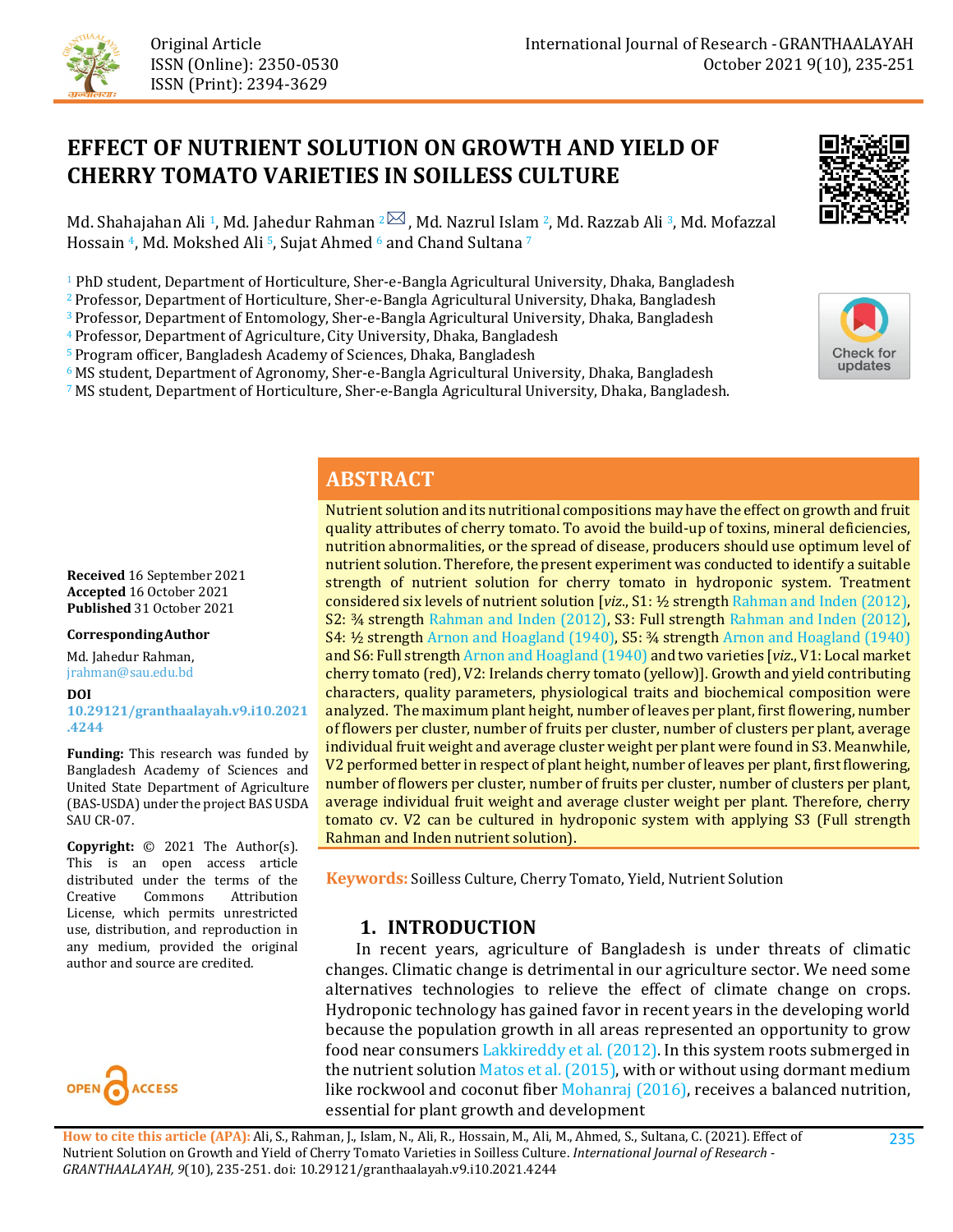[Hirofumi Ibayash et al. \(2016\).](#page-14-3) Again, hydroponics culture is becoming increasingly popular all over the world [Avidan \(2000\).](#page-13-1) Hydroponic is suitable for coastal and hoar area areas in Bangladesh. Despite the considerable advantages of hydroponics, there are still some disadvantages, which restrict the further expansion of soilless cultivation in Bangladesh. In Bangladesh nutrient solution is one of the most important barriers for expansion of hydroponic crop culture. However, the concentration of nutrients can be controlled in the aqueous solution making it easier to observe the symptoms of nutrient deficiency or toxicity in plants [Adrover et al.](#page-13-2)  [\(2013\),](#page-13-2) [Resh \(2012\)](#page-15-1) and [Da Silva Cuba et al. \(2015\).](#page-13-3) Many concentrated dry and liquid formulas are available in the market, but optimum dosage is very important to select for a specific crop.

Hydroponics has been used successfully to grow a variety of crops such as lettuce, cherry tomato, cucumber, herbs and many types of vegetables [Asao \(2012\).](#page-13-4) Its advantages over conventional production systems are faster growth, higher productivity, easier handling, greater water efficiency [Barbosa et al. \(2015\)](#page-13-5) and lesser use of fertilizers [Rana et al. \(2011\)](#page-15-2) and [Da Silva Cuba et al. \(2015\).](#page-13-3) Hydroponics crop make it possible to obtain good quality products, when compared to conventional systems. The advantages in this system include the high crop quality and yield, lower expenses with fertilizers and a more efficient use of water, besides a reduction in the environmental pollution and a greater control and efficient in the productive process [Logendra \(2009\).](#page-14-4) It is protected from unfavorable weather conditions because it is generally stationed in controlled environment greenhouses, and has the added capability of year-round production [Spray and Spray \(2019\).](#page-16-0) Lastly, it does not require the use of pesticides, because the risk of soil-borne diseases in plant is eliminated [Viviano \(2017\).](#page-16-1) 

The climatic condition of Bangladesh favors cherry tomato to grow in winter season and it can be cultivated in all parts of the country [Haque et al. \(1999\).](#page-14-5) Now a day's several varieties of tomato have been developed for cultivation in summer season. Tomato (Solanum lycopersicum L.) belongs to the family solanaceae is one of the most popular and nutritious vegetables in Bangladesh [Mondal et al. \(2011\).](#page-14-6) Due to its great acceptance in the market and compensating prices, tomato has been one of the most profitable vegetables for producers, being one of the most consumed and popular fruits of the world Nasir et al. [\(2015\).](#page-15-3) Cherry tomato is grown for its edible fruits, which can be consumed either fresh as a salad or after cooking as snacks. They are perfect for making processed products like sauce, soup, ketchup, puree, curries, paste powder, rasam and sandwich. Unripe green fruits used for preparation of pickles and chutney. The fruit size ranges from thumb tip to the size of a golf ball. And can ranges from being spherical to slightly oblong in shape [Anonymous \(2009b\).](#page-13-6) In addition to play an important role in the human diet, offering a diversified blend of nutrient[s Ilahy \(2016\),](#page-14-7) cherry tomato is rich in protein and carbohydrates [Perveen \(2015\).](#page-15-4) However, the main highlight given to cherry tomato composition is the high levels of antioxidant compounds, such as phenolic compounds, vitamin C and carotenoids [Vinha \(2014\).](#page-16-2) Lycopene is a very powerful antioxidant which can help prevent the development of many forms of cancer. Vitamin-C is important in forming collagen, a protein that gives structures to bones, cartilage, muscle and blood vessels. Excellent nutritional and processing qualities have made cherry tomato demand full in both domestic and foreign markets. Therefore, the present research was conducted to select an effective strength of nutrient solution and their effects growth, yield and quality of hydroponic cherry tomato, and to observe the performance of cherry tomato varieties in hydroponic system in Bangladesh.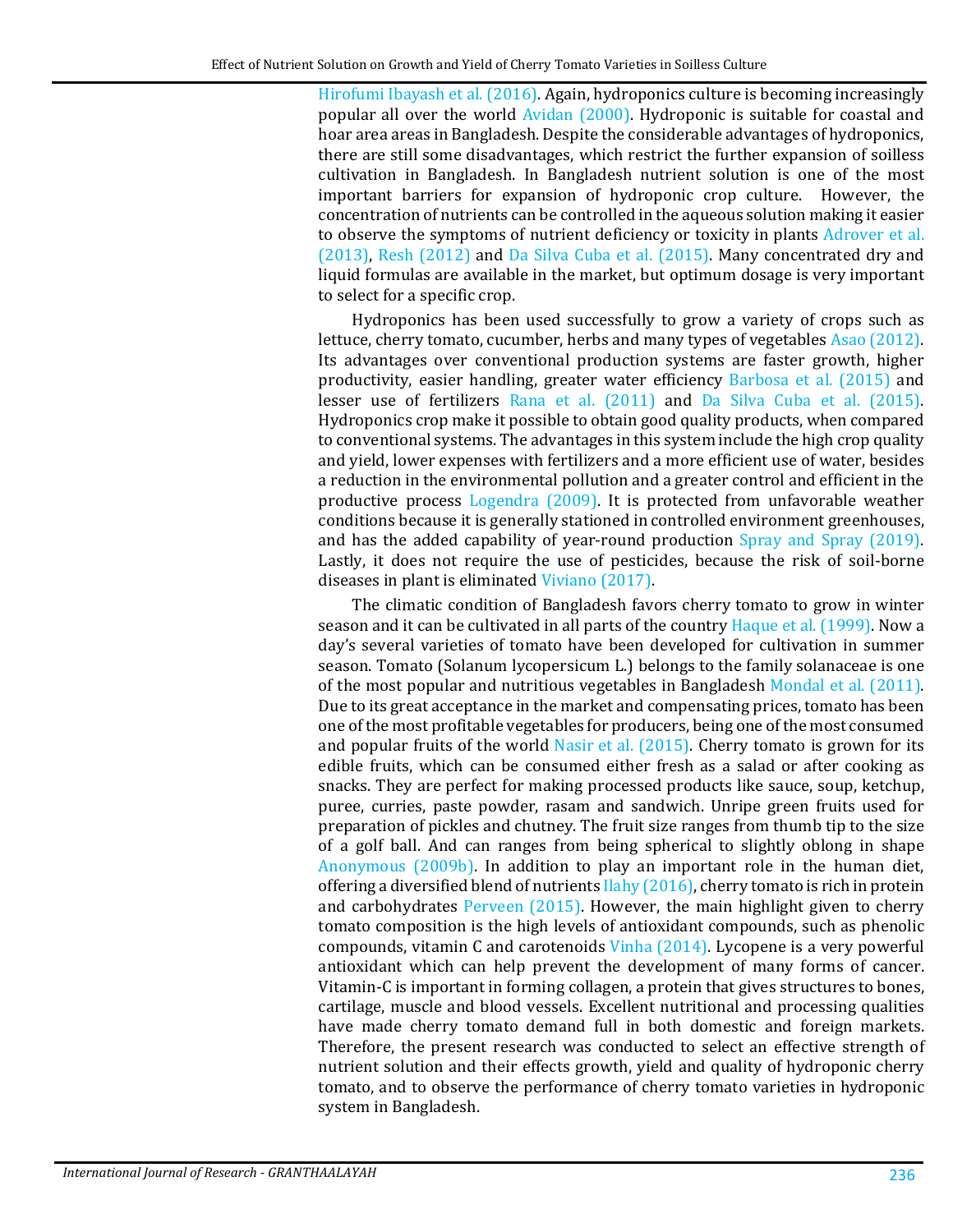# **2. MATERIALS AND METHODS**

*Experimental site:* The grow-bag experiment was conducted in the semigreenhouse at the Horticulture Farm of Sher-e-Bangla Agricultural University, Dhaka – 1207. The location of the study site is situated in 23 $\frac{974}{N}$  latitude and 90 $\frac{90}{2}$ 35/ E longitude. The altitude of the location was 8 m from the sea level (The Meteorological Department of Bangladesh, Agargaon, Dhaka). The grow-bag and pot experiments were conducted during October 2020 to May 2021.

*Plant and other materials:* In this research work, the seeds of cherry tomato (Solanum lycopersicum var. cerasiforme), Ireland and local market were used. The seeds were collected from Siddik Bazar, Gulistan, Dhaka. The materials for grow-bag preparation, viz., tripal, rope, cocopeat, rice husk, broken brick (khoa), etc were used. The material for drip irrigation system was used.

*Experimental Design and treatments:* The experiment was conducted in a Randomized Complete Block Design (RCBD) with four replications. Two factors [viz., Factor – A: Nutrient solution denoted as  $S$ ; S1:  $\frac{1}{2}$  strength Rahman and Inden [\(2012\),](#page-15-0) S2: ¾ strength [Rahman and Inden \(2012\),](#page-15-0) S3: Full strength [Rahman and](#page-15-0)  [Inden \(2012\),](#page-15-0) S4: ½ strength [Arnon and Hoagland \(1940\),](#page-13-0) S5: ¾ strengt[h Arnon and](#page-13-0)  [Hoagland \(1940\)](#page-13-0) and S6: Full strength [Arnon and Hoagland \(1940\),](#page-13-0) Factor – B: Variety denoted as V; V1: Local market cherry tomato (red), V2: Irelands cherry tomato (yellow)]. Three plants were considered as an experimental unit.

*Preparation of grow-bag and growing media:* The grow-bags were prepared with teerpal and rope. The length, breadth and height of a growbag were 100 cm  $\times$ 30 cm × 20 cm. The growbag was filled with the media mixture of coco peat, rich husk and broken brick (small khoa) at the ratio of 60: 30: 10 (v/v). Coco peat blocks were soaked in a plastic container for 24 hours. The soaked coco peat was washed well in water and spread in a polythene sheet for three hours. Rice husk and khoa were also washed with clean water and dry them. Then three ingredients such as coco peat, rice husk and khoa were mixed according to the ratio. After that the mixture was sterilized with 4% formaldehyde and covered for four days and after that they were mixed again and spread on the floor for three days. These mixtures put into the growbag.

*Experimental environment:* Twelve growbags with growing substrate mixture were prepared for culturing the plants. Growbags were placed on the surface of the semi greenhouse. Seedlings were raised in the cell trays and transferred into four-inch pot with the same growing substrates. Two-week-old seedlings were transferred into the four-inch pots. The room was kept clean and tidy during the time of the experiment. Daily supervision was maintained to protect plants. The pH and EC of the nutrient solutions were observed twice a week. The plants were irrigated with automated drip irrigation system. Temperature and relative humidity were recorded daily during the experimental period.

*Seed sowing, rising and seedling transplanting:* The seeds were soaked in water for 24 hours and then wrapped with piece of thin cloth. The socked seed were then spread over polythene sheet for 2 hours to dry out the surface water. After those seeds were sown into the cell trays and covered with newspaper under room temperature for rising seedling. Two-week old seedlings were transferred into the pots and took care of seedlings until transferred to the main hydroponic culture beds. Five-week-old seedlings were transferred into the growbags with 40-cm distance. Seedlings were transferred in the afternoon and watering was done for a week. After those treatments were applied regularly.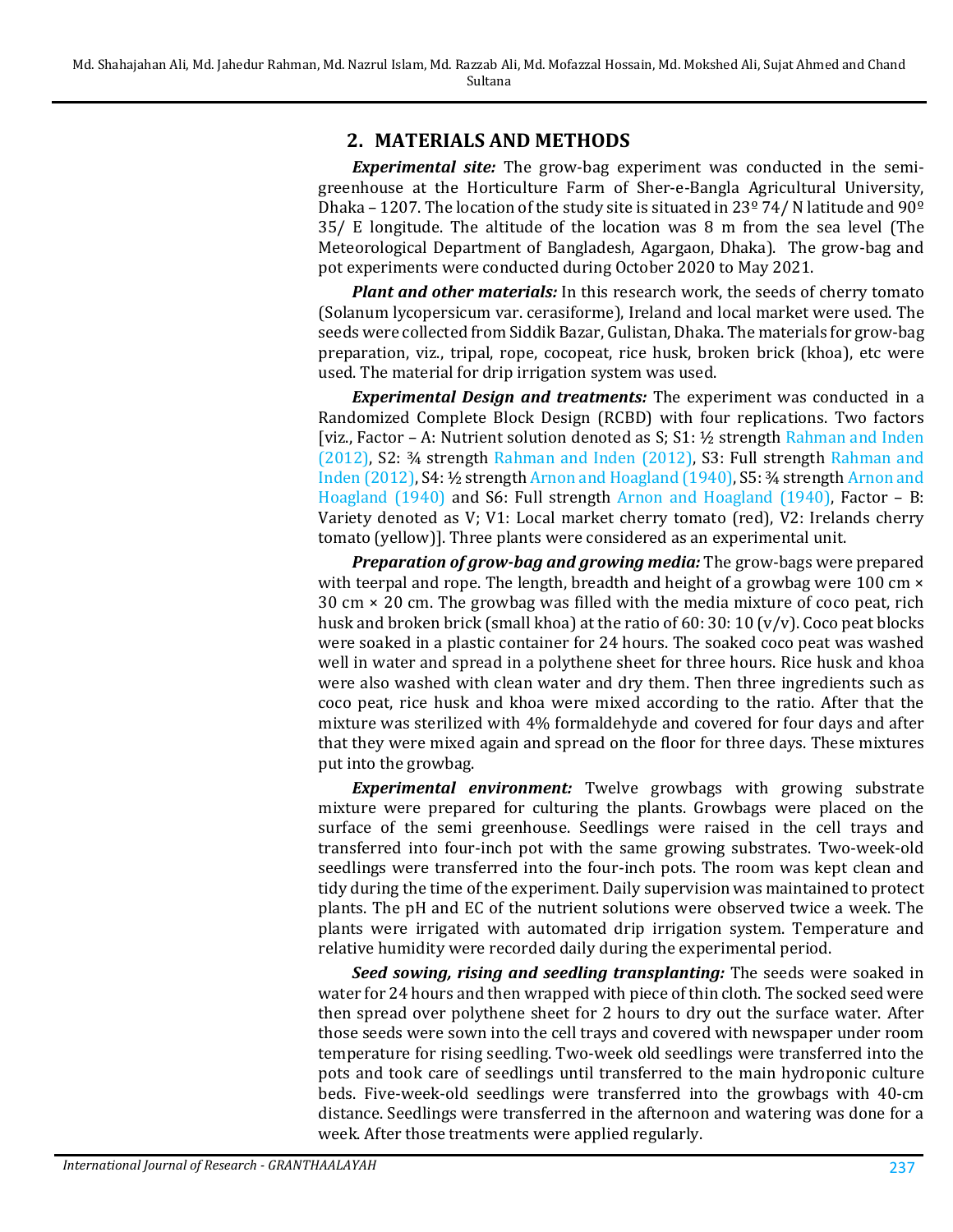*Data collection:* Data on the growth, yield contributing characters, physiological traits and biochemical analysis were done during the experiment. Plant height (cm) and number of leaves per plant were measured at 15, 30, 45, 60, 75 and 90 DAT (days after transplanting), days of first flower initiation, days of first fruit initiation, number of flowers per cluster, number of fruits per cluster, number of clusters per cluster, number of fruits per plant, individual fruit weight (g), average weight per cluster weight (g), average fruit weight per plant (g) were recorded.

*Statistical analysis:* The data recorded on different were statistically analyzed to find out the statistical significance for the experimental results with SPSS version 26. The means for all the treatments were calculated and analyses of variance for all the characters were performed by Tukey's test at 0.05 level of significance.

#### **3. RESULTS AND DISCUSSION**

*Plant height:* Different strengths of nutrient solution had statistically significance effect on plant heights of cherry tomato at 15, 30, 45, 60, 75 and 90 DAT (days after transplanting) [\(Table 1\)](#page-3-0). At 15 DAT, full strength Rahman and Inden solution (S3) produced the tallest plant (23.94 cm) and the shortest plant (15.00 cm) was produced by  $\frac{1}{2}$  strength Rahman and Inden solution (S1). At 30 DAT, full strength Rahman and Inden solution (S3) produced the tallest plant (50.38 cm) and the shortest plant (28.35 cm) was obtained from S4 treatment. Similarly, the tallest plants at 45, 60, 75 and 90 DAT (66.75 cm, 108.50 cm, 120.75 cm and 124.50 cm, respectively) were found in full strength of Rahman and Inden solution (S3) and the shortest plants at 45, 60, 75 and 90 DAT (42.00 cm, 65.50 cm, 78.00 cm and 83.00 cm, respectively) were found in S4. The results revealed that the plant heights of tomato increased with the increased in the strengths of nutrient solutions. This might be due that full strength Rhaman and Inden solution has ability to supply proper amount of nutrients required for the cherry tomato culture in hydroponic system. The results of the present study consistent with the results of Andriolo et al. (2005). They stated that lettuce growth was affected by different strength of nutrient solutions.

| <b>Treatments</b>            | <b>Plant heights (cm)</b> |                    |                    |                    |                     |                    |  |
|------------------------------|---------------------------|--------------------|--------------------|--------------------|---------------------|--------------------|--|
|                              | <b>15 DAT</b>             | <b>30 DAT</b>      | <b>45 DAT</b>      | <b>60 DAT</b>      | <b>75 DAT</b>       | <b>90 DAT</b>      |  |
| <b>Nutrient Solution (S)</b> |                           |                    |                    |                    |                     |                    |  |
| S <sub>1</sub>               | $15.00 b^2$               | 32.75 h            | 52.50 hc           | 77.00 dc           | 89.00 cd            | 94.50 cd           |  |
| S <sub>2</sub>               | 18.56 ab                  | 36.31 b            | 56.63 <sub>b</sub> | 83.63 c            | 95.38c              | 100.62c            |  |
| S <sub>3</sub>               | 23.94a                    | 50.38 a            | 66.75 a            | 108.50a            | 120.75 a            | 124.50a            |  |
| S <sub>4</sub>               | 16.25 ab                  | 28.35 <sub>b</sub> | 42.00 d            | 65.50 e            | 78.00 e             | 83.00 e            |  |
| S <sub>5</sub>               | 19.20 ab                  | 32.00 b            | $45.63$ cd         | 73.13 d            | 85.13 d             | 92.63 d            |  |
| S <sub>6</sub>               | 21.55 ab                  | 37.60 <sub>b</sub> | 54.25 bc           | 93.25 <sub>b</sub> | 105.50 <sub>b</sub> | 110.5 <sub>b</sub> |  |
| Variety (V)                  |                           |                    |                    |                    |                     |                    |  |
| V <sub>1</sub>               | 22.47                     | 39.11              | 55.58              | 80.50              | 92.75               | 95.50              |  |
| V <sub>2</sub>               | 15.70                     | 33.35              | 50.33              | 86.50              | 98.50               | 105.40             |  |
| Level of significance $(P)$  |                           |                    |                    |                    |                     |                    |  |
| S                            | 0.021                     | 0.002              | < 0.001            | < 0.001            | < 0.001             | < 0.001            |  |
| V                            | 0.001                     | 0.011              | 0.159              | 0.347              | 0.031               | 0.042              |  |

<span id="page-3-0"></span>**Table 1 Main effects of nutrient solutions and variety on plant heights at different days after transplanting of cherry tomato**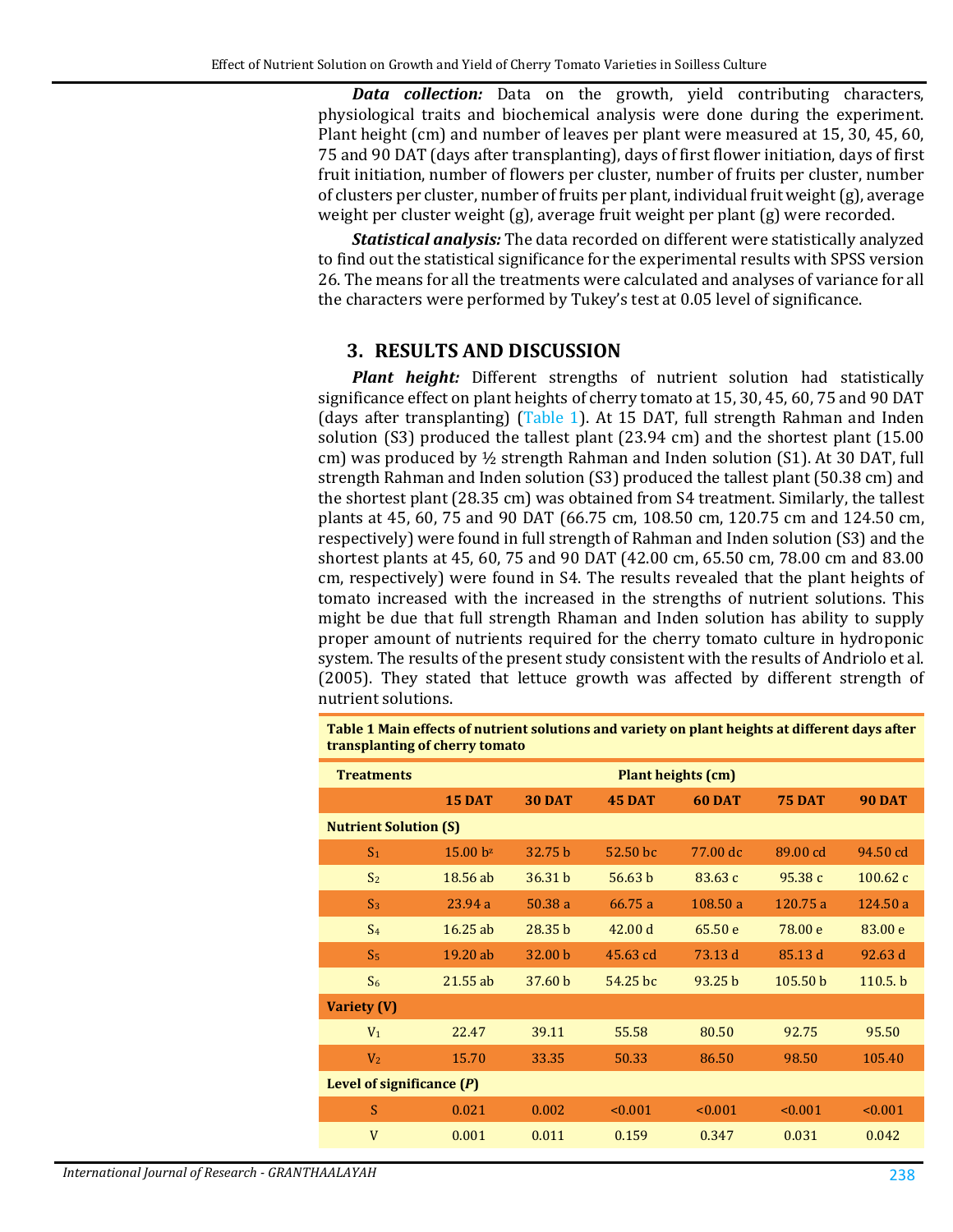zMeans with different letter (s) is significantly different by Tukey's test at  $P \le 0.05$ . P represents the level of significance of two-way ANOVA. DAT - Days after transplanting. S1: 1/2 strength [Rahman and Inden \(2012\),](#page-15-0) S2: ¾ strength [Rahman and Inden](#page-15-5) (2012), S3: Full strengt[h Rahman](#page-15-0)  [and Inden \(2012\),](#page-15-0) S4: ½ strength Hoagland and Arnon No. 2(1940), S5: ¾ strength Hoagland and Arnon No. 2(1940) and S6: Full strength Hoagland and Arnon No. 2 (1940). V1: Local market cherry tomato (red), V2: Irelands cherry tomato (yellow).

Varietal performance of cherry tomato had slightly differed in respect of plant height in soilless culture [\(Table 1\)](#page-3-0). Plant heights at 15, 30, 75 and 90 DAT were differed significantly between two varieties. The tallest plants at 15, 30, 75 and 90 DAT (22 .47 cm, 39.11 cm, 92.75 cm and 95.50 cm, respectively) were produced from V1 variety and the shortest plants at 15, 30, 75 and 90 DAT (15.70 cm, 33.35 cm, 98.50 cm and 105.40 cm, respectively) produced from V2. On the other hand, plant heights at 45 and 60 DAT had no significance difference between two varieties. The tallest plants at 45 and 60 DAT (55.58 cm and 87.50 cm, respectively) were produced from V1 variety and the shortest plants at 45 and 60 DAT (50.33 cm and 86.50 cm, respectively) produce from V2. Plant height is one of the most important parameters, which is positively correlated with the yield of cherry tomat[o Asri et al.](#page-13-7)  [\(2015\).](#page-13-7) [Islam et al. \(2012\)](#page-14-8) stated that the plant height of cherry tomato lines depends on genetically character. [Kumar \(2011\)](#page-14-9) experimented on 74 Lines of tomatoes in Vanarashi, India and observed that the plant height was varied by different tomato varieties. The varietal performance of two cherry tomato in the present study consistent with the previous studies described above.

The combination of different strengths of nutrient solutions and varieties had the significant effects on plant heights at 15, 30, 45, 60, 75 and 90 DAT [\(Table 2\)](#page-4-0). The tallest plants at 15, 30, 45, 60, 75 and 90 DAT (29.62 cm, 59.25 cm, 69.25 cm, 109.25 cm, 121.75 cm and 126.25 cm, respectively) were found in S3V1. Meanwhile, the shortest plants at 15 and 30 DAT (10.12 cm and 30.50 cm) were found in S1V2. At 45 DAT, the shortest plant height (39.50 cm) was found in S4V2. On the other hands, the shortest plants at 60, 75 and 90 DAT (59.00 cm, 72.00 cm and 77.00 cm, respectively) were found in S4V2. The variations among the treatment combinations might be due to the characteristics of varieties and variation of strengths of nutrient solutions applied.

| <b>Treatment</b><br>combination |                           |                    | <b>Plant heights (cm)</b> |               |               |                      |
|---------------------------------|---------------------------|--------------------|---------------------------|---------------|---------------|----------------------|
|                                 | 15 DAT                    | <b>30 DAT</b>      | <b>45 DAT</b>             | <b>60 DAT</b> | <b>75 DAT</b> | <b>90 DAT</b>        |
| S <sub>1</sub> V1               | 19.87<br>abc <sup>z</sup> | 35.00 <sub>b</sub> | 54.5 abcde                | 70.00 efg     | $82.00$ efg   | $87.00$ gh           |
| $S_1V_2$                        | 10.12c                    | 30.50 <sub>b</sub> | 50.50 bcde                | 84.00<br>bcd  |               | 96.00 dc 102.00 cdef |
| $S_2V_1$                        | $23.50$ abc               | 34.50 <sub>b</sub> | 59.50 abc                 | 80.75 cde     |               | 92.75 de 97.75 defg  |
| $S_2V_2$                        | 13.62 <sub>b</sub>        | 38.12 b            | 53.75<br>abcde            | 86.50<br>bcd  |               | 98.00 bcd 103.50 cde |
| $S_3V_1$                        | 29.62a                    | 59.25a             | 69.25a                    | 109.25a       | 121.75a       | 126.25a              |
| $S_3V_2$                        | $18.25$ abc               | $41.50$ ab         | 64.25 ab                  | 107.75a       | 119.75a       | 122.75 ab            |
| $S_4V_1$                        | 17.00 abc                 | 30.50 <sub>b</sub> | 44.50 cde                 | 72.00 ef      | 84.00 ef      | 89.00 g              |
| $S_4V_2$                        | 15.50 <sub>b</sub>        | 26.20 <sub>b</sub> | 39.50 e                   | 59.00 g       | 72.00 g       | 77.00 h              |

<span id="page-4-0"></span>**Table 2 Interaction effect of nutrient solutions and variety on plant heights at different days after transplanting of cherry tomato**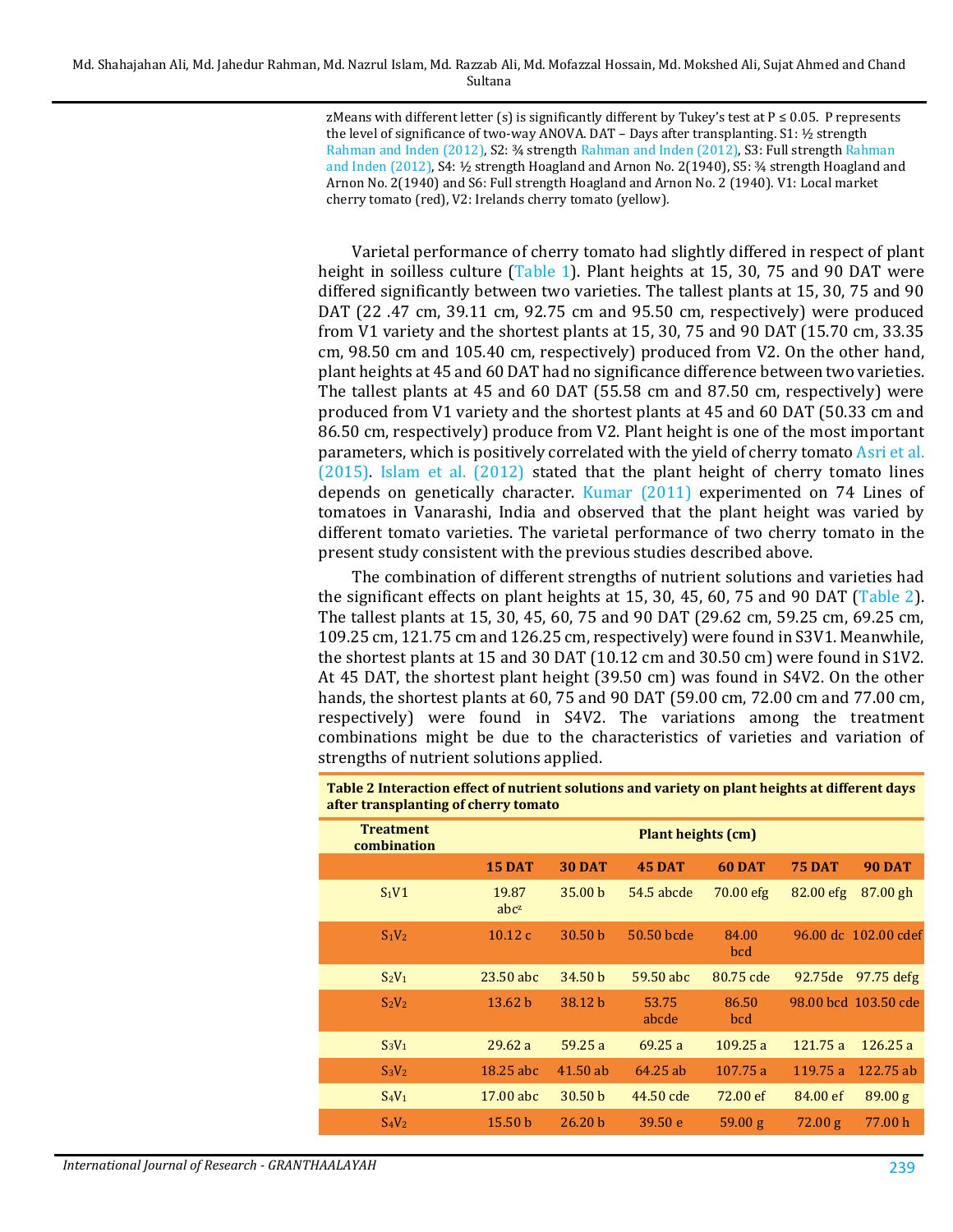| $S_5V_1$                            | $20.90$ abc | 32.50 <sub>b</sub> | 48.50 bcde | $68.75$ fg         | $80.75$ fg          | $90.75$ fg          |
|-------------------------------------|-------------|--------------------|------------|--------------------|---------------------|---------------------|
| S <sub>5</sub> V <sub>2</sub>       | $17.50$ abc | 31.50 <sub>b</sub> | 42.75 de   | 77.50 def          |                     | 89.50 def 94.50 efg |
| $S_6V_1$                            | $23.90$ ab  | $39.30$ ab         | 57.25 abcd | 95.25 <sub>b</sub> | 107.25 h            | $112.25$ bc         |
| $S_6V_2$                            | $19.20$ abc | 35.90 <sub>b</sub> | 51.25 bcde | $91.25$ bc         | 103.75 bc 108.75 cd |                     |
| <b>Level of significance</b><br>(P) | 0.009       | 0.003              | < 0.001    | < 0.001            | < 0.001             | < 0.001             |

zMeans with different letter (s) is significantly different by Tukey's test at  $P \le 0.05$ . P represents the level of significance of two-way ANOVA. DAT – Days after transplanting. S1: 1/2 strength Rahman and [Inden \(2012\),](#page-15-0) S2: ¾ strengt[h Rahman and Inden](#page-15-5) (2012), S3: Full strengt[h Rahman and Inden](#page-15-5) [\(2012\),](#page-15-5) S4: ½ strength Hoagland and Arnon No. 2(1940), S5: ¾ strength Hoagland and Arnon No. 2(1940) and S6: Full strength Hoagland and Arnon No. 2 (1940). V1: Local market cherry tomato (red), V2: Irelands cherry tomato (yellow).

*Number of leaves per plant:* The effect of different strength of nutrient solutions on number of leaves per at 15, 30, 45, 60, 75 and 90 DAT were significance differences among the treatments [\(Table 3\)](#page-5-0). Full strength Rhaman and Inden (S3) solution produced the maximum number of leaves per plant at 15, 30, 45, 60, 75 and 90 DAT (8.30, 13.30, 20.30, 25.30, 31.30 and 34.30 number of leaves per plant, respectively). Meanwhile, S4 solution produced the minimum number of leaves per plant at 15, 30, 45, 60, 75 and 90 DAT (4.82, 7.88, 12.87, 15.88, 20.88 and 22.87 number of leaves per plant, respectively). Results revealed that the production of leaves per plants increased with the increased in the strength of nutrient solution. Full strength Rhaman and Inden solution performed better and it might be due to the ability of supply all the nutrients in right amounts to the cherry tomato. A study conducted by [Logendra \(2009\)](#page-14-4) reported that an increased in the number of leaves elevated the photosynthetic reaction and increased carbohydrates by using all essential nutrient elements and proper strength. The present results consisted with the finding o[f Logendra \(2009\).](#page-14-4)

<span id="page-5-0"></span>**Table 3 Main effects of nutrient solutions and varieties on number of leaf per plant at different days after transplanting of cherry tomato**

| <b>Treatments</b>            |                  | <b>Number of leaf per plant</b> |                    |                    |         |               |                    |
|------------------------------|------------------|---------------------------------|--------------------|--------------------|---------|---------------|--------------------|
| 15<br><b>DAT</b>             | 30<br><b>DAT</b> | 45<br><b>DAT</b>                | 60 DAT             | <b>75 DAT</b>      |         | <b>90 DAT</b> |                    |
| <b>Nutrient Solution (S)</b> |                  |                                 |                    |                    |         |               |                    |
| S <sub>1</sub>               |                  | 5.88 $c^z$                      | 10.88c             | 17.87 c            | 22.87 c | 28.88 c       | 31.88 c            |
| S <sub>2</sub>               |                  | 7.35 <sub>b</sub>               | 12.35 <sub>b</sub> | 19.35 <sub>b</sub> | 24.35 b | 30.35 b       | 33.35 <sub>b</sub> |
| S <sub>3</sub>               |                  | 8.30a                           | 13.30a             | 20.30a             | 25.30a  | 31.30 a       | 34.30a             |
| S <sub>4</sub>               |                  | 4.82d                           | 7.88 e             | 12.87f             | 15.88f  | 20.88f        | 22.87f             |
| S <sub>5</sub>               |                  | 6.15c                           | 9.15d              | 13.90 e            | 16.90 e | 21.90 e       | 23.90 e            |
| S <sub>6</sub>               |                  | 7.45ab                          | 10.45c             | 15.45<br>d         | 18.45 d | 23.45 d       | 25.45d             |
| Variety (V)                  |                  |                                 |                    |                    |         |               |                    |
| $V_1$                        |                  | 6.22                            | 10.22              | 16.13              | 20.13   | 25.63         | 28.13              |
| V <sub>2</sub>               |                  | 7.12                            | 11.12              | 17.12              | 21.12   | 26.62         | 29.12              |
| Level of significance $(P)$  |                  |                                 |                    |                    |         |               |                    |
| S                            |                  | 0.000                           | 0.000              | 0.000              | 0.000   | 0.000         | 0.325              |
| $\mathbf{V}$                 |                  | 0.269                           | 0.416              | 0.542              | 0.588   | 0.627         | 0.169              |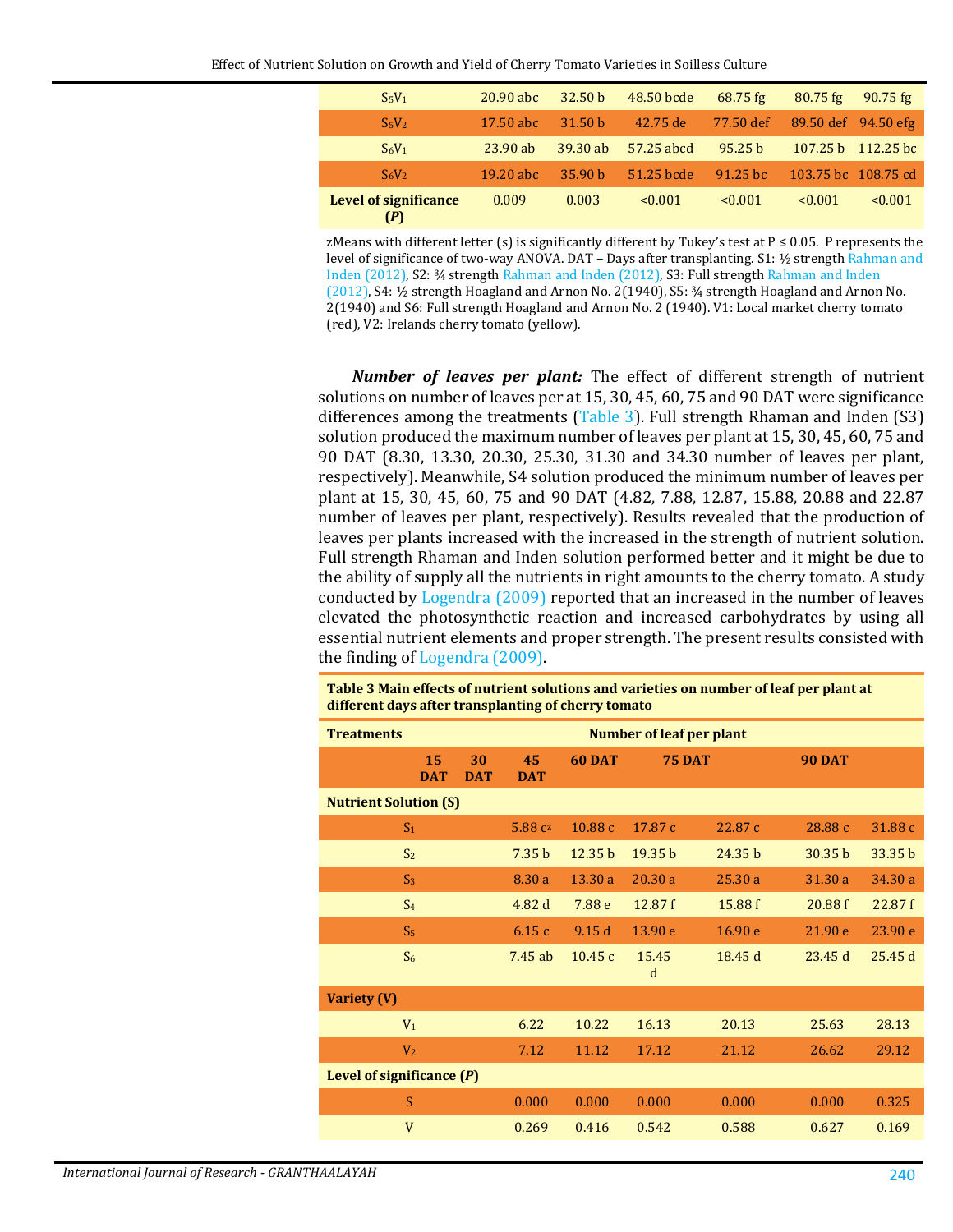zMeans with different letter (s) is significantly different by Tukey's test at  $P \le 0.05$ . P represents the level of significance of two-way ANOVA. DAT - Days after transplanting. S1: 1/2 strength [Rahman and Inden \(2012\),](#page-15-0) S2: ¾ strengt[h Rahman and Inden](#page-15-5) (2012), S3: Full strengt[h Rahman](#page-15-5)  [and Inden](#page-15-5) (2012), S4: ½ strength Hoagland and Arnon No. 2(1940), S5: ¾ strength Hoagland and Arnon No. 2(1940) and S6: Full strength Hoagland and Arnon No. 2 (1940). V1: Local market cherry tomato (red), V2: Irelands cherry tomato (yellow).

The number of leaves is the significant character for plant development and advancement, as leaf is the fundamental photosynthetic organ which has direct connection to yield of the plant. An insignificant variation was found between the varieties of cherry tomato in respect of the number of leaves per plant at 15, 30, 45, 60, 75 and 90 DAT [\(Table 3\)](#page-5-0). Number of leaves per plant was recorded at 15 and 30 DAT (days after transplanting). The maximum number of leaves per plant was found in V2 at 15, 30, 45, 60, 75 and 90 DAT (6.22, 10.22, 16.13, 20.13, 25.63 and 28.13 number of leaf per plant, respectively). Whereas the minimum number of leaves was found in V1 at 15, 30, 45, 60, 75 and 90 DAT (7.12, 11.12, 17.12, 21.12, 26.62 and 29.12 Number of leaf per plant, respectively). The size of the leaf and number of leaves per plant decides the efficiency of photosynthesis activity which contributed towards better growth and yield the results were in confirmation with [Deepa and](#page-13-8)  [Thakur \(2008\)](#page-13-8) an[d Arun et al. \(2004\).](#page-13-9) Similar results were reported by Sharma and Tiwari (2015). But the present study revealed that both the varieties of cherry tomato performed similar in respect of number of leaves per plant. This might be due to the varietal characteristics also.

The combination of different strength of nutrient solutions and varieties had significant effects on number of leaves per plant of cherry tomato at at 15, 30, 45, 60, 75 and 90 DAT [\(Table 4\)](#page-6-0). At 15, 30, 45, 60, 75 and 90 DAT (8.85, 13.85, 20.85, 25.85, 31.85 and 34.85 number of leaves per plant, respectively), S3V2 treatment combination produced the maximum number of leaves per plant. On the other hands, the minimum number of leaves was found in V1 at 15, 30, 45, 60, 75 and 90 DAT (4.75, 7.75, 12.75, 15.75, 20.75 and 22.75 number of leaf per plant, respectively). The variations among the treatment combinations were the The variations among the treatment combinations were the characteristics of different varieties and variation of different strength of nutrient solutions.

<span id="page-6-0"></span>**Table 4 Interaction effects of nutrient solutions and varieties on number of leaf per plant at different days after transplanting of cherry tomato.**

| <b>Treatment combination</b> | <b>Number of leaf per plant</b> |                    |               |               |               |               |
|------------------------------|---------------------------------|--------------------|---------------|---------------|---------------|---------------|
|                              | <b>15 DAT</b>                   | <b>30 DAT</b>      | <b>45 DAT</b> | <b>60 DAT</b> | <b>75 DAT</b> | <b>90 DAT</b> |
| $S_1V_1$                     | $5.75$ def <sup>z</sup>         | $10.75$ dc         | 17.75c        | 22.75c        | 28.75c        | 31.75c        |
| $S_1V_2$                     | $6.00$ def                      | $11.00 \text{ dc}$ | 18.00c        | 23.00c        | 29.01c        | 32.00c        |
| $S_2V_1$                     | $6.50$ cde                      | $11.5$ abc         | 18.50 bc      | $23.50$ bc    | $29.51$ bc    | 32.50 bc      |
| $S_2V_2$                     | 8.20 ab                         | 13.20a             | 20.20a        | 25.20a        | 31.21 a       | 34.20a        |
| $S_3V_1$                     | 7.75 abc                        | $12.75$ ab         | $19.75$ ab    | $24.75$ ab    | $30.75$ ab    | 33.75 ab      |
| $S_3V_2$                     | 8.85a                           | 13.85a             | 20.85a        | 25.85a        | 31.85a        | 34.85a        |
| $S_4V_1$                     | 4.75f                           | 7.75f              | 12.75 e       | 15.75 e       | 20.75e        | 22.75 e       |
| $S_4V_2$                     | 5.00 f                          | 8.00 f             | 13.00 e       | 16.00 e       | 21.01 e       | 23.08 e       |
| $S_5V_1$                     | $5.50$ ef                       | 8.50 ef            | 13.00 e       | 16.00 e       | 21.00 e       | 23.02 e       |
| $S_5V_2$                     | $6.80$ bcde                     | $9.80$ de          | 14.80 d       | 17.80 d       | 22.80 d       | 24.80 d       |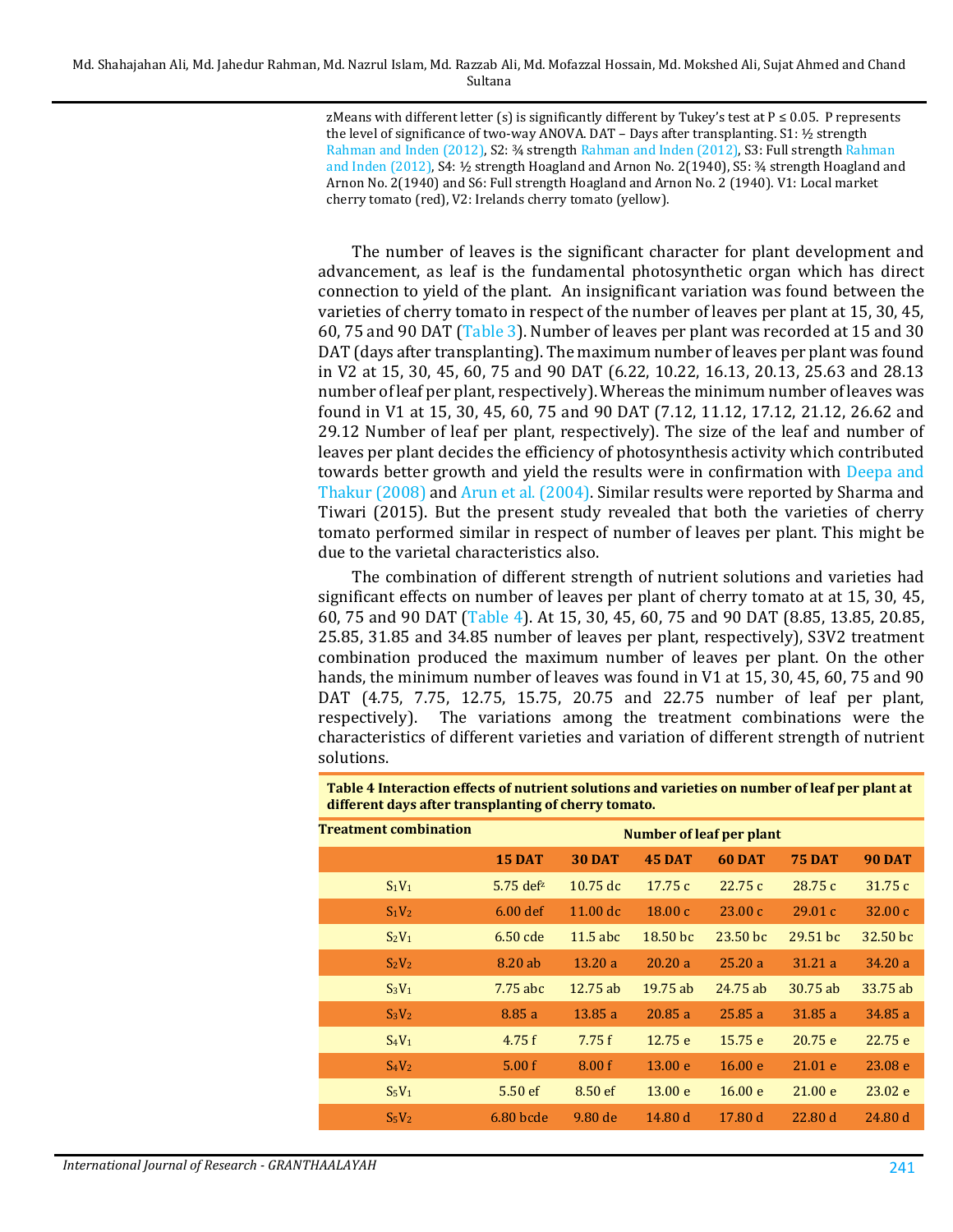| $S_6V_1$                            | 7.05 bcd    | 10.05 d                 | 15.05 d     | 18.05 d     | 23.05 d      | 25.05d      |
|-------------------------------------|-------------|-------------------------|-------------|-------------|--------------|-------------|
| $S_6V_2$                            | .7.85 abc   | $-10.85 \, \mathrm{dc}$ | 15.85 d     | 18.85 d     | 23.85 d      | -25.85 d    |
| <b>Level of significance</b><br>(P) | $\le 0.001$ | $\leq 0.001$            | $\le 0.001$ | $\le 0.001$ | $\leq 0.001$ | $\le 0.001$ |

zMeans with different letter (s) is significantly different by Tukey's test at  $P \le 0.05$ . P represents the level of significance of two-way ANOVA. DAT – Days after transplanting. S1: ½ strength [Rahman and Inden \(2012\),](#page-15-0) S2: ¾ strengt[h Rahman and Inden](#page-15-5) (2012), S3: Full strengt[h Rahman](#page-15-5)  [and Inden](#page-15-5) (2012), S4: ½ strength Hoagland and Arnon No. 2(1940), S5: ¾ strength Hoagland and Arnon No. 2(1940) and S6: Full strength Hoagland and Arnon No. 2 (1940). V1: Local market cherry tomato (red), V2: Irelands cherry tomato (yellow).

*First flowering of plant:* The different strengths of nutrient solutions had shown insignificant effect on the first flowering of cherry tomato. The minimum days required for first flowering was observed in the plants when applied S3 (18.50 DAT). The maximum days required for the first flowering was observed in S4 (21.88 DAT). Results revealed that first flowering was differed with the increased in nutrient solution. However, full strength Rahman and Inden solution produced the first flower in the shortest days after transplanting of cherry tomato. This might be because of balanced nutrients supplied by the full strength of Rahman and Inden solution which consequent increment in photosynthesis. On the contrary, other strengths of nutrient solutions were supply lower amount of nutrient and probably the result of such phenomenon reduce photosynthesis of the plants.

First flowering of cherry tomato was observed insignificantly effect on varieties [\(Table 5\)](#page-7-0). The minimum days required for first flowering was observed in V1 (19.50 DAT) and the maximum was found in V2 (20.75 DAT). Early flowering is an indication of early fruit formation and consequently helps in getting early and high yields. The early flower initiation in V1 might be due to higher capacity of these growing types to make available assimilates to the reproductive site during sensitive phase before flower initiation and congenial micro climate inside the semigreenhouse. Similar results reported by [Thangam and Thamburaj \(2008\)](#page-16-3) in tomato and [Prema et al. \(2011\)](#page-15-6) in cherry tomato.

<span id="page-7-0"></span>**Table 5 Main effects of nutrient solutions and varieties on first flowering, first fruiting, flower per cluster, fruit per cluster and cluster per plant of cherry tomato.**

| <b>Treatment</b><br>S | <b>First Flowering</b><br>at DAT | <b>First Fruiting</b><br>at DAT | <b>Flower</b> per<br>cluster | <b>Fruit per</b><br>cluster | <b>Cluster per</b><br>plant |
|-----------------------|----------------------------------|---------------------------------|------------------------------|-----------------------------|-----------------------------|
|                       |                                  | <b>Nutrient Solution (S)</b>    |                              |                             |                             |
| S <sub>1</sub>        | 20.88                            | 32.38                           | $8.62 \text{ d}^2$           | 7.12 e                      | 9.38d                       |
| S <sub>2</sub>        | 19.50                            | 29.88                           | 11.56c                       | 10.06c                      | 11.81 bc                    |
| S <sub>3</sub>        | 18.50                            | 27.75                           | 16.81a                       | 13.31a                      | 15.88a                      |
| $S_4$                 | 21.88                            | 33.38                           | 8.00 <sub>d</sub>            | 7.00 <sub>e</sub>           | 8.10e                       |
| S <sub>5</sub>        | 20.50                            | 30.88                           | 11.06c                       | 8.81 d                      | 11.00c                      |
| S <sub>6</sub>        | 19.50                            | 28.75                           | 13.75 <sub>b</sub>           | 11.25 <sub>b</sub>          | 12.60 <sub>b</sub>          |
|                       |                                  | Variety (V)                     |                              |                             |                             |
| V <sub>1</sub>        | 19.50                            | 31.42                           | 10.77                        | 8.85                        | 10.70                       |
| V <sub>2</sub>        | 20.75                            | 29.58                           | 12.50                        | 10.33                       | 12.23                       |
|                       |                                  | Level of significance $(P)$     |                              |                             |                             |
| S                     | 0.059                            | 0.062                           | < 0.001                      | < 0.001                     | < 0.001                     |
| $\overline{V}$        | 0.141                            | 0.196                           | 0.142                        | 0.166                       | 0.079                       |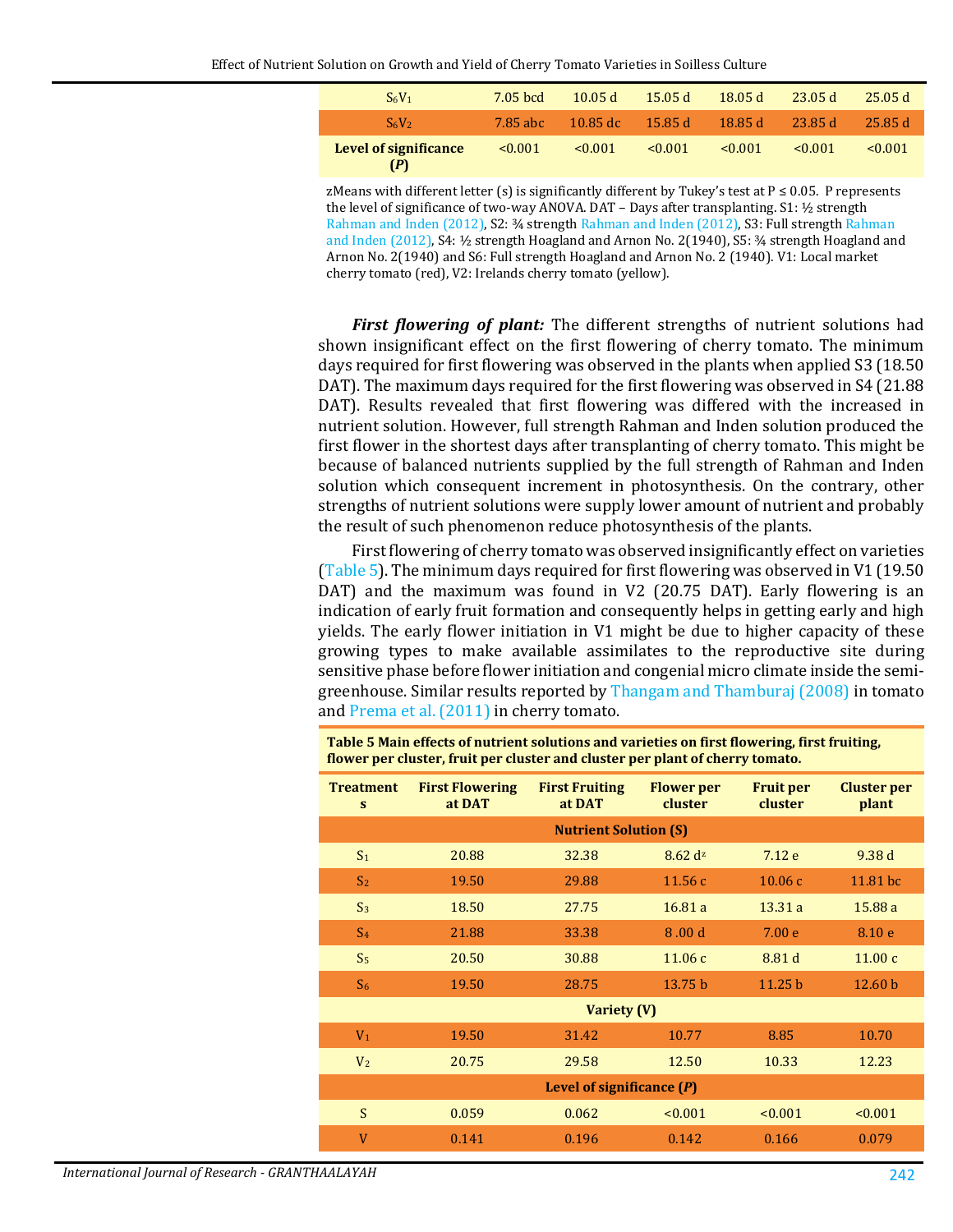zMeans with different letter (s) is significantly different by Tukey's test at  $P \le 0.05$ . P represents the level of significance of two-way ANOVA. DAT - Days after transplanting S1: 1/2 strength [Rahman and Inden \(2012\),](#page-15-0) S2: ¾ strengt[h Rahman and Inden](#page-15-5) (2012), S3: Full strengt[h Rahman](#page-15-5)  [and Inden](#page-15-5) (2012), S4: ½ strength Hoagland and Arnon No. 2(1940), S5: ¾ strength Hoagland and Arnon No. 2(1940) and S6: Full strength Hoagland and Arnon No. 2 (1940). V1: Local market cherry tomato (red), V2: Irelands cherry tomato (yellow).

Insignificant variation was noted on the first flowering influenced by combined effect of different strength of nutrient solutions and varieties [\(Table 6\)](#page-8-0). The minimum days required for first flowering was recorded from the treatment combination S3V1 (18.00 DAT) and the minimum days was found in S4V2 (22.75 DAT).

*First Fruiting:* The different strengths of the nutrient solution did not show significant effect on first fruiting of cherry tomato [\(Table 5\)](#page-7-0). The minimum days required for first fruiting was observed in the plants when applied S3 (27.75 DAT). The maximum days required for the first flowering was observed in S4 (33.38 DAT). Results revealed that first flowering was differed with the increased in nutrient solution. However, full strength Rahman and Inden solution produced the first flower in the shortest days after transplanting of cherry tomato. This was because full strength Rahman and Inden solution can have ability to maintain nutrient element in root zone enhances the protein synthesis, cell division, cell elongation and thereby stimulated fruiting.

First fruiting of cherry tomato did not significantly affected by different varieties [\(Table 5\)](#page-7-0). The V2 required the shortest days (29.58 DAT) for first fruiting and V1 required the maximum days (31.42 DAT) for first fruiting of cherry tomato. Earliness plays important role on fetching higher price and more income. Therefore, early varieties are generally preferred for cultivation on commercial scale. Early harvest in this experiment might be due to the varietal response to the congenial growing environment in semi-greenhouse and early flowering. Whereas delayed fruit ripening was due to late flowering. Similar results obtained by [Prema et al.](#page-15-6)  [\(2011\)](#page-15-6) in cherry tomato.

Insignificant variation was found on first fruiting influenced by combined effect of different strength of nutrient solutions and tomato varieties [\(Table 6\)](#page-8-0). The minimum days required for first fruiting was recorded from S3V2 (27.00 DAT) and the maximum days required for first fruiting was found in S4V1 (34.75 DAT).

| fruiting, flower per cluster, fruit per cluster and cluster per plant of cherry tomato. |                                                   |                                                  |                              |                             |                             |  |  |  |
|-----------------------------------------------------------------------------------------|---------------------------------------------------|--------------------------------------------------|------------------------------|-----------------------------|-----------------------------|--|--|--|
| <b>Treatment</b><br>combinations                                                        | <b>First</b><br><b>Flowering at</b><br><b>DAT</b> | <b>First</b><br><b>Fruiting at</b><br><b>DAT</b> | <b>Flower</b> per<br>cluster | <b>Fruit per</b><br>cluster | <b>Cluster per</b><br>plant |  |  |  |
| $S_1V_1$                                                                                | 20.00                                             | 33.75                                            | $8.25$ ghz                   | $6.63$ ef                   | $8.50$ gh                   |  |  |  |
| $S_1V_2$                                                                                | 21.75                                             | 31.00                                            | $9.00$ gh                    | 8.00 <sub>d</sub>           | $10.25$ efg                 |  |  |  |
| $S_2V_1$                                                                                | 19.00                                             | 30.50                                            | 10.75 ef                     | 9.75c                       | 11.12 de                    |  |  |  |
| $S_2V_2$                                                                                | 20.00                                             | 29.25                                            | 12.38 de                     | 10.38c                      | 12.50 cd                    |  |  |  |
| S <sub>3</sub> V <sub>1</sub>                                                           | 18.00                                             | 28.50                                            | 15.50 <sub>b</sub>           | 12.00 <sub>b</sub>          | 14.75 h                     |  |  |  |
| S <sub>3</sub> V <sub>2</sub>                                                           | 19.00                                             | 27.00                                            | 18.13a                       | 14.63a                      | 17.00a                      |  |  |  |
| $S_4V_1$                                                                                | 21.00                                             | 34.75                                            | 7.63h                        | 6.25f                       | 7.50h                       |  |  |  |
| $S_4V_2$                                                                                | 22.75                                             | 32.00                                            | $8.38$ gh                    | 7.38 de                     | $8.70$ fgh                  |  |  |  |
|                                                                                         |                                                   |                                                  |                              |                             |                             |  |  |  |

<span id="page-8-0"></span>

| Table 6 Interaction effects of nutrient solutions and varieties on first flowering, first |  |
|-------------------------------------------------------------------------------------------|--|
| fruiting, flower per cluster, fruit per cluster and cluster per plant of cherry tomato.   |  |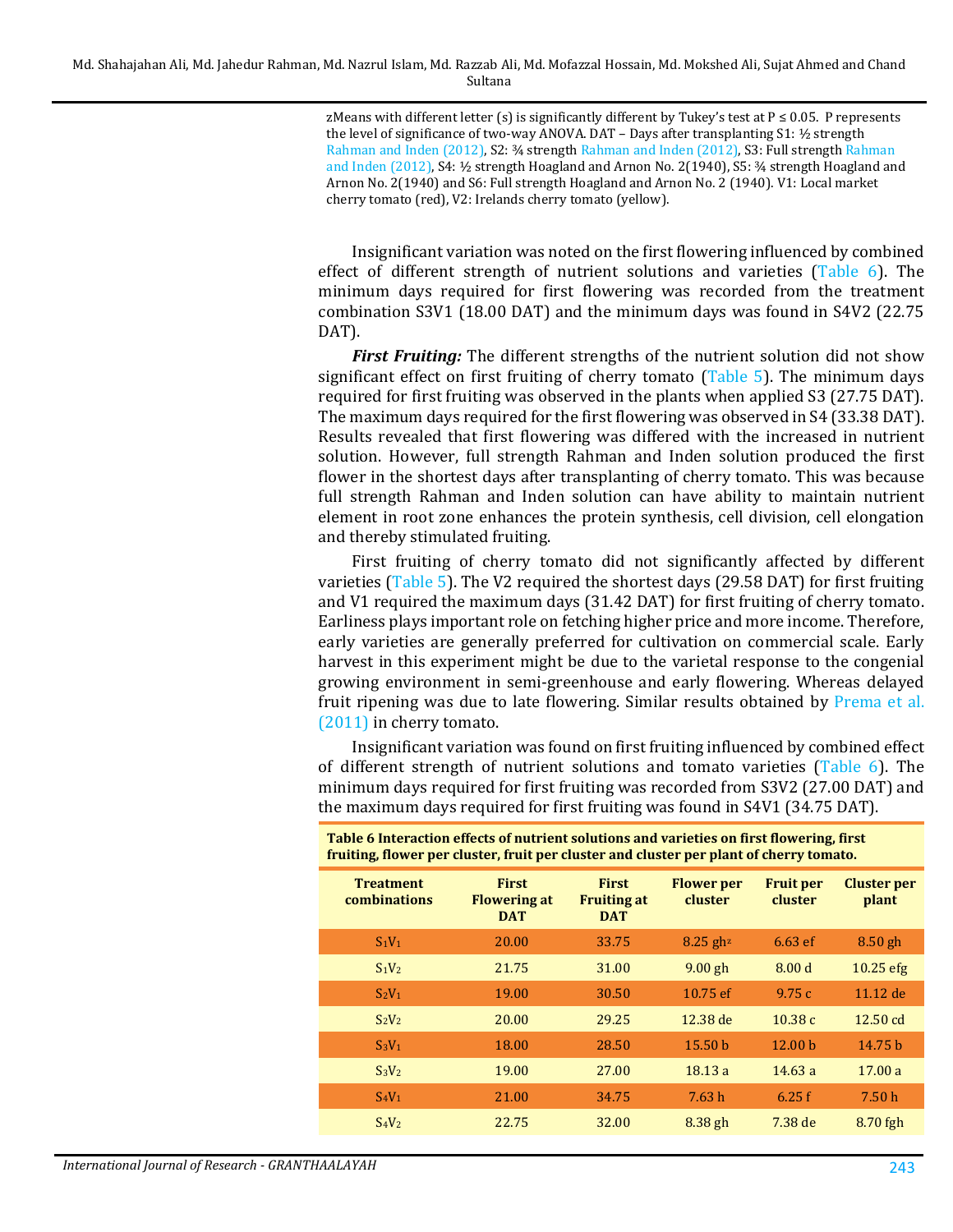| $S_5V_1$                       | 20.00 | 31.50 | $9.50$ fg  | 8.00 <sub>d</sub>  | 10.50 ef            |
|--------------------------------|-------|-------|------------|--------------------|---------------------|
| $S_5V_2$                       | 21.00 | 30.25 | 12.63 $d$  | 9.63c              | $11.50$ de          |
| $S_6V_1$                       | 19.00 | 29.50 | 13.00 cd   | 10.50c             | 11.80 cde           |
| $S_6V_2$                       | 20.00 | 28.00 | $14.50$ bc | 12.00 <sub>b</sub> | 13.40 <sub>bc</sub> |
| Level of<br>significance $(P)$ | 0.807 | 0.328 | < 0.001    | $\le 0.001$        | $\le 0.001$         |

zMeans with different letter (s) is significantly different by Tukey's test at  $P \le 0.05$ . P represents the level of significance of two-way ANOVA. DAT – Days after transplanting. S1: ½ strength [Rahman and Inden \(2012\),](#page-15-0) S2: ¾ strengt[h Rahman and Inden](#page-15-5) (2012), S3: Full strengt[h Rahman](#page-15-5)  [and Inden](#page-15-5) (2012), S4: ½ strength Hoagland and Arnon No. 2(1940), S5: ¾ strength Hoagland and Arnon No. 2(1940) and S6: Full strength Hoagland and Arnon No. 2 (1940). V1: Local market cherry tomato (red), V2: Irelands cherry tomato (yellow).

*Number of flowers per cluster:* Significant variation was recorded in terms of number of flowers per cluster of cherry tomato due to different strengths of nutrient solutions treatment [\(Table 5\)](#page-7-0). The highest number of flowers per cluster (18.81) was recorded from S3 treatment, whereas the lowest number of flowers per cluster (8.00) was found from S4 treatment. The result revealed that number of flowers per cluster increased with the increased in the strength of nutrient solutions. Treatment S3 produced the highest number of flowers that might be due to maintain optimum amount of macro and micro nutrients to allow grow faster, rate of metabolism, cell division, cell elongation. It also might maintain optimum EC level which increased in leaf water potential, leaf area and the consequent increment in photosynthesis that enhances the protein synthesis and thereby stimulated flower production. [Garrison et al. \(2010\)](#page-14-10) reported that increasing levels of nitrogen increased flower formation of several clusters of processing cherry tomato.

Different varieties of cherry tomato varied significantly on number of flowers per cluster [\(Table 5\)](#page-7-0). The highest number of flowers per cluster (12.50) was recorded from V2 and the lowest number of flowers per cluster (10.77) was recorded from V1. This variation in number of flowers per cluster production among cherry tomato genotypes might be attributed to the inherent genetic potentiality of the genotypes to produce flowers at controlled environmental condition. Similar results were obtained by [Parvej et al. \(2010\)](#page-15-7) in poly house tomato an[d Prema et al.](#page-15-6)  [\(2011\)](#page-15-6) in cherry tomato. [Aguirre and Cabrera \(2012\)](#page-13-10) reported that number of inflorescences and stigma exertion are inherent characters.

Combined effect of different strength of nutrient solutions and varieties observed significant variation on number of flowers per cluster [\(Table 6\)](#page-8-0). The highest number of flowers per cluster (18.13) was observed from S3V2, whereas the lowest number of flowers per cluster (7.63) was attained from S4V1.

*Number of fruits per cluster:* Significant variation was recorded in terms of number of fruits per cluster of cherry tomato due to different strengths of nutrient solutions treatment [\(Table 5\)](#page-7-0). The highest number of fruits per cluster (13.31) was recorded from S3 treatment, whereas the lowest number of fruits per cluster (7.00) was found from S4 treatment. The result revealed that number of fruits per cluster increased with the increased in the strength of nutrient solutions. Treatment S3 produced the highest number of fruits that might be due to maintain optimum amount of macro and micro nutrients to allow grow faster, rate of metabolism, cell division, cell elongation. The results of the present research were consisted with the findings o[f Garrison et al. \(2010\).](#page-14-10) 

Different varieties of cherry tomato varied significantly on number of fruits per cluster [\(Table 5\)](#page-7-0). The highest number of fruits per cluster (10.33) was recorded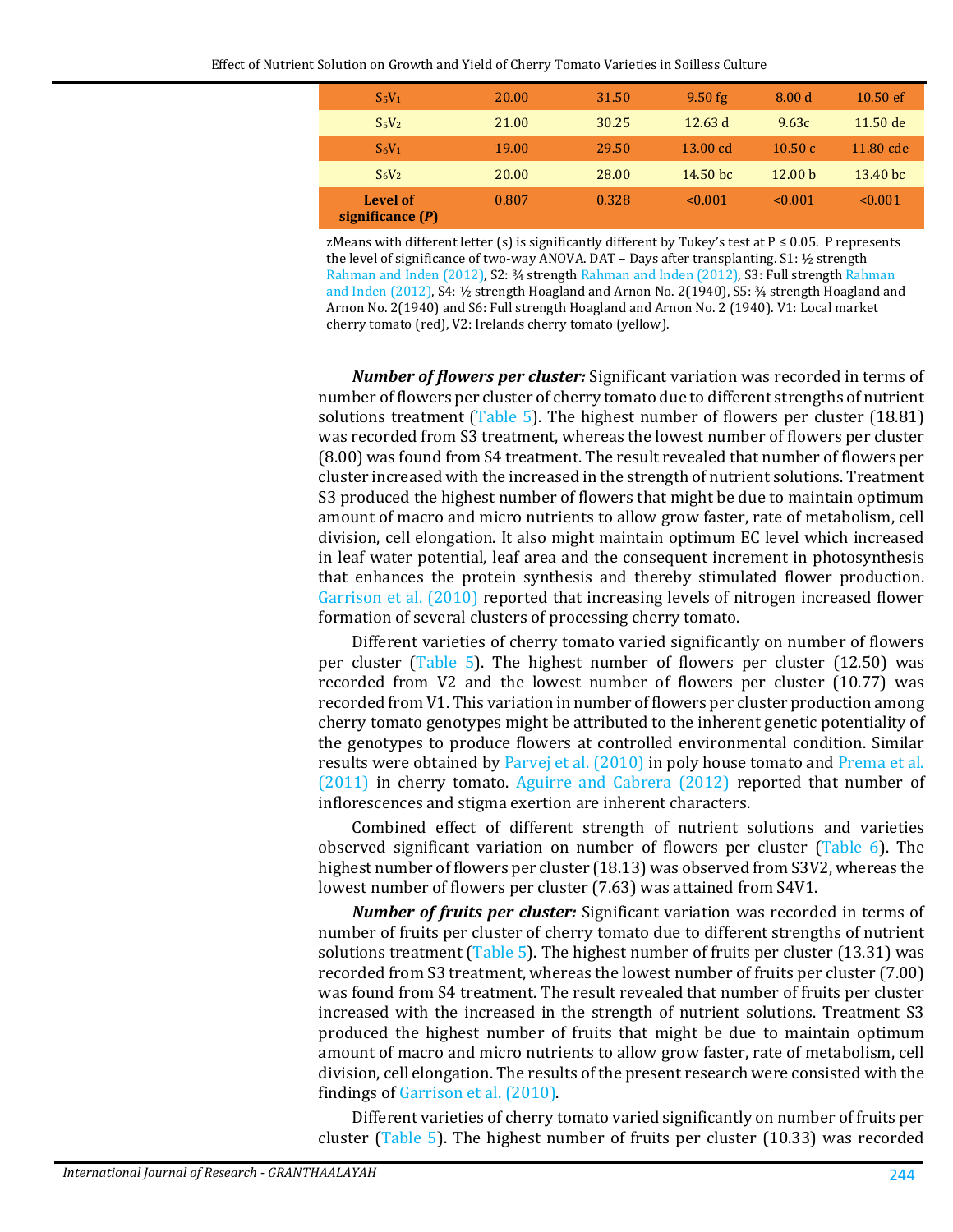from V2 and the lowest number of fruits per cluster (8.85) was recorded from V1. This variation in number of fruits per cluster production among cherry tomato genotypes might be attributed to the inherent genetic potentiality of the genotypes to produce flowers at controlled environmental condition. Similar results were obtained by [Parvej et al. \(2010\)](#page-15-7) in poly house tomato.

Combined effect of different strength of nutrient solutions and varieties observed significant variation on number of fruits per cluster [\(Table 6\)](#page-8-0). The highest number of fruits per cluster (14.63) was observed from S3V2, whereas the lowest number of fruits per cluster (6.25) was attained from S4V1.

*Number of clusters per plant:* Significant variation was recorded in terms of number of clusters per plant of cherry tomato due to different strengths of nutrient solutions treatment [\(Table 5\)](#page-7-0). The highest number of clusters per plant (15.88) was recorded from S3 treatment, whereas the lowest number of clusters per plant (8.10) was found from S4 treatment. The result revealed that number of clusters per plant increased with the increased in the strength of nutrient solutions. Treatment S3 produced the highest number of clusters per plant that might be due to maintain optimum amount of macro and micro nutrients to allow grow faster, rate of metabolism, cell division, cell elongation. The results of the present research was consisted with the findings of [Garrison et al. \(2010\).](#page-14-10) 

Different varieties of cherry tomato varied significantly on number of clusters per plant [\(Table 5\)](#page-7-0). The highest number of clusters per plant (12.23) was recorded from V2 and the lowest number of clusters per plant (10.70) was recorded from V1. This variation in number of clusters per plant production among cherry tomato genotypes might be attributed to the inherent genetic potentiality of the genotypes to produce flowers at controlled environmental condition. Similar results were obtained by [Parvej et al. \(2010\)](#page-15-7) in poly house tomato.

Combined effect of different strength of nutrient solutions and varieties observed significant variation on number of clusters per plant [\(Table 6\)](#page-8-0). The highest number of clusters per plant (17.00) was observed from S3V2, whereas the lowest number of clusters per plant (7.50) was attained from S4V1.

*Individual fruit weight:* Significant differences on individual fruit weight was observed among the strengths of nutrient solution [\(Table 7\)](#page-10-0). The maximum individual fruit weight (33.75 g) was recorded from S3 and the minimum (17.75 g) was recorded from S1. This might be due to that full strength of Rhaman and Inden contained all plant nutrient elements in proper proportion which helped the plants developing a larger size and shape of fruits. The plants required optimum nutrient combination for proper growth and better yield stated by [Quamruzzaman et al.](#page-15-8)  [\(2017\).](#page-15-8) The results of the present study were consisted with the findings of [Nandapuri et al. \(1973\)](#page-14-11) and [Ahmed](#page-13-11) et al. (1988).

<span id="page-10-0"></span>**Table 7 Main effects of nutrient solutions and varieties on individual fruit weight, average fruit per cluster and average fruit weight per plant of cherry tomato.**

| <b>Nutrient</b><br><b>Solution</b> | Individual fruit<br>weight $(g)$ | <b>Average weight per</b><br>cluster(g) | <b>Average fruit weight per</b><br>$\mathbf{plant}(\mathbf{g})$ |  |  |  |  |  |  |
|------------------------------------|----------------------------------|-----------------------------------------|-----------------------------------------------------------------|--|--|--|--|--|--|
| <b>Nutrient Solution (S)</b>       |                                  |                                         |                                                                 |  |  |  |  |  |  |
| S <sub>1</sub>                     | $19.25$ dez                      | 139.06 e                                | 1333.20 e                                                       |  |  |  |  |  |  |
| S <sub>2</sub>                     | 23.38c                           | 236.33c                                 | 2819.60c                                                        |  |  |  |  |  |  |
| S <sub>3</sub>                     | 33.75a                           | 451.96 a                                | 7250.10 a                                                       |  |  |  |  |  |  |
| S4                                 | 17.75 e                          | 125.13e                                 | 1028.5 0e                                                       |  |  |  |  |  |  |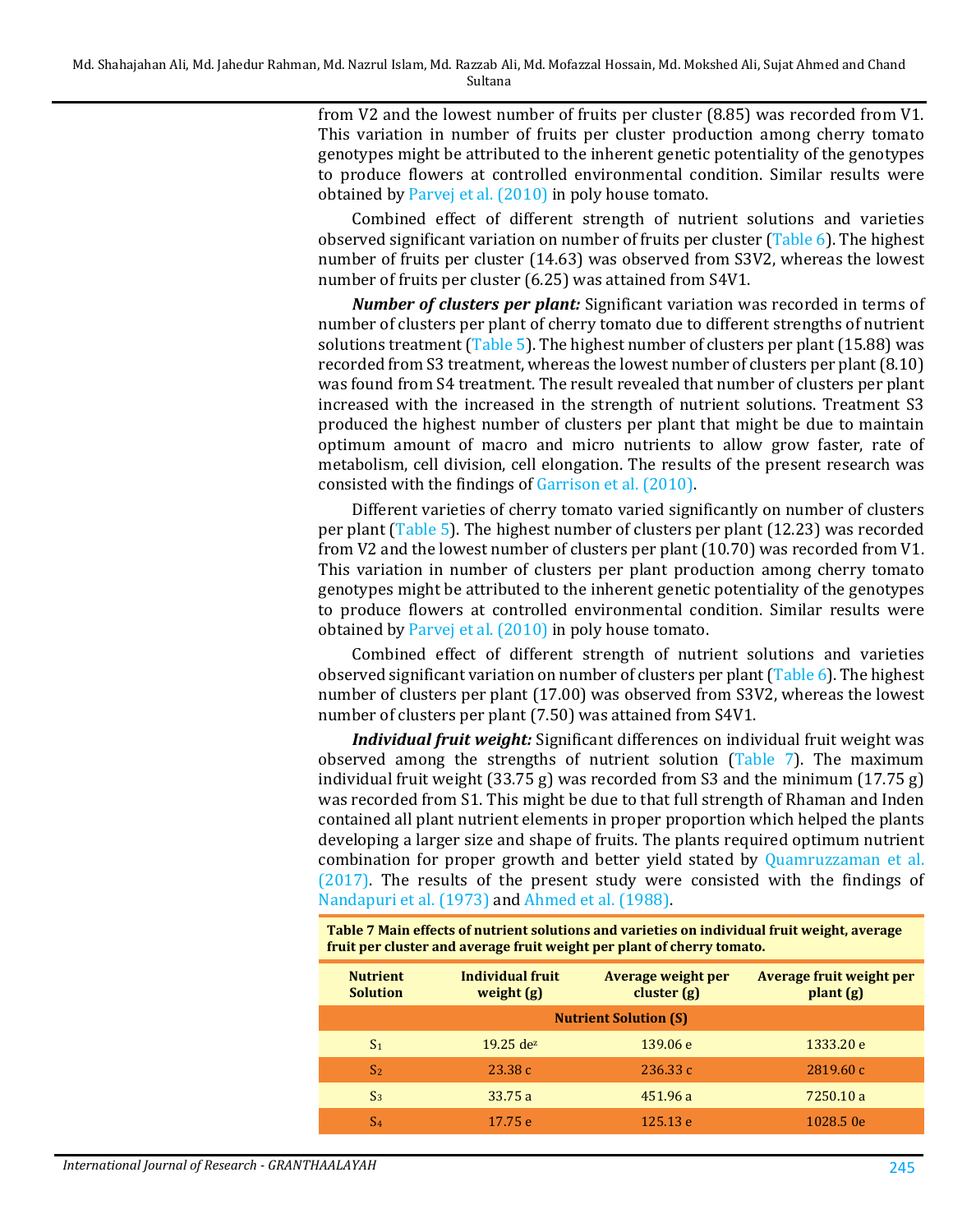| S <sub>5</sub>              | 21.13d             | 187.92 d | 2085.10 d |  |  |  |  |  |
|-----------------------------|--------------------|----------|-----------|--|--|--|--|--|
| S <sub>6</sub>              | 29.25 <sub>b</sub> | 330.31 b | 4194.40 b |  |  |  |  |  |
| <b>Variety (V)</b>          |                    |          |           |  |  |  |  |  |
| V <sub>1</sub>              | 21.83              | 204.70   | 2416.00   |  |  |  |  |  |
| V <sub>2</sub>              | 26.33              | 285.50   | 3821.00   |  |  |  |  |  |
| Level of significance $(P)$ |                    |          |           |  |  |  |  |  |
| <sub>S</sub>                | 0.000              | 0.000    | 0.001     |  |  |  |  |  |
| V                           | 0.117              | 0.143    | 0.001     |  |  |  |  |  |

zMeans with different letter (s) is significantly different by Tukey's test at  $P \le 0.05$ . P represents the level of significance of two-way ANOVA. DAT – Days after transplanting. S1: ½ strength [Rahman and Inden \(2012\),](#page-15-0) S2: ¾ strengt[h Rahman and Inden](#page-15-5) (2012), S3: Full strengt[h Rahman](#page-15-5)  [and Inden](#page-15-5) (2012), S4: ½ strength Hoagland and Arnon No. 2(1940), S5: ¾ strength Hoagland and Arnon No. 2(1940) and S6: Full strength Hoagland and Arnon No. 2 (1940). V1: Local market cherry tomato (red), V2: Irelands cherry tomato (yellow).

Different varieties showed significant differences in respect of individual fruit weight of cherry tomato [\(Table 7\)](#page-10-0). The highest individual fruit weight (26.33 g) was attained from V2, whereas the lowest (21.83 g) was recorded from V1. The fruit weight varied with fruit size and shape which are the varietal characters. The results of present investigation were in accordance with the finding of [Prema et al. \(2011\)](#page-15-6) and [Islam et al. \(2012\)](#page-14-8) in cherry tomato.

Significant difference on individual fruit weight was observed among the different strengths of nutrient solution and varieties [\(Table 8\)](#page-11-0). The highest individual fruit weight (35.75 g) was recorded from S3V2 and the lowest (15.50 g) was observed from S4V1.

<span id="page-11-0"></span>**Table 8 Interaction effects of nutrient solutions and varieties on individual fruit weight,** 

| average fruit per cluster and average fruit weight per plant of cherry tomato. |                                  |                                         |                                              |
|--------------------------------------------------------------------------------|----------------------------------|-----------------------------------------|----------------------------------------------|
| <b>Treatment</b><br>combinations                                               | Individual fruit<br>weight $(g)$ | <b>Average weight per</b><br>cluster(g) | <b>Average fruit weight</b><br>per plant (g) |
| $M_1V1$                                                                        | $17.00$ gh <sup>z</sup>          | 106.12 f                                | 901.50 gh                                    |
| $S_1V_2$                                                                       | 21.50 ef                         | 172.00 e                                | 1765.00 ef                                   |
| $S_2V_1$                                                                       | $20.25$ efg                      | 195.00 e                                | 2168.40 de                                   |
| $S_2V_2$                                                                       | 26.75d                           | 277.66 с                                | 3470.70 с                                    |
| $S_3V_1$                                                                       | 31.75 b                          | 381.00 b                                | 5616.80 b                                    |
| $S_3V_2$                                                                       | 35.75a                           | 522.91 a                                | 7883.5 a                                     |
| $S_4V_1$                                                                       | 15.50 h                          | 102.69 f                                | 770.16h                                      |
| $S_4V_2$                                                                       | $20.00$ efg                      | 147.56 ef                               | 1286.90 fgh                                  |
| $S_5V_1$                                                                       | 19.00 fg                         | 152.00 ef                               | 1596.00 efg                                  |
| $S_5V_2$                                                                       | 23.25 e                          | 223.84 d                                | 2574.20 d                                    |
| $S_6V_1$                                                                       | 27.75 cd                         | 291.62c                                 | 3441.20 с                                    |
| $S_6V_2$                                                                       | 30.75 bc                         | 369.00 b                                | 4947.60 b                                    |
| <b>Level of significance</b><br>(P)                                            | < 0.001                          | < 0.001                                 | < 0.001                                      |

zMeans with different letter (s) is significantly different by Tukey's test at  $P \le 0.05$ . P represents the level of significance of two-way ANOVA. DAT – Days after transplanting. S1: ½ strength [Rahman and Inden \(2012\),](#page-15-0) S2: ¾ strengt[h Rahman and Inden](#page-15-5) (2012), S3: Full strengt[h Rahman](#page-15-5)  [and Inden](#page-15-5) (2012), S4: ½ strength Hoagland and Arnon No. 2(1940), S5: ¾ strength Hoagland and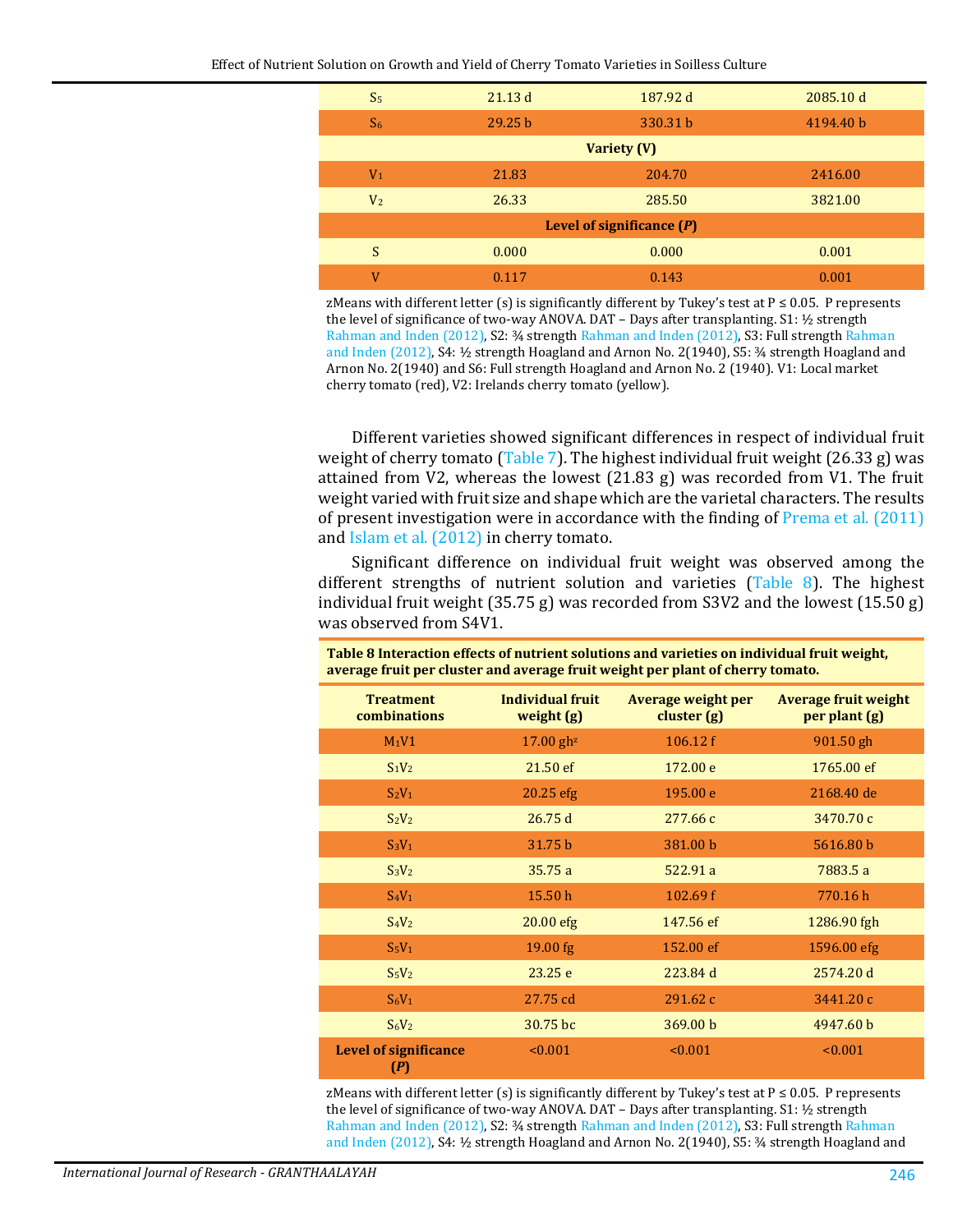Md. Shahajahan Ali, Md. Jahedur Rahman, Md. Nazrul Islam, Md. Razzab Ali, Md. Mofazzal Hossain, Md. Mokshed Ali, Sujat Ahmed and Chand Sultana

> Arnon No. 2(1940) and S6: Full strength Hoagland and Arnon No. 2 (1940). V1: Local market cherry tomato (red), V2: Irelands cherry tomato (yellow).

*Average weight per cluster:* Different strengths of nutrient solutions varied significantly in terms of average weight per cluster of cherry tomato [\(Table 7\)](#page-10-0). The highest average weight per cluster (451.96 g) was recorded from S3, whereas the lowest (125.13 g) was found from S4. This might be because of proper supply of nutrient in the plants. When all the plant nutrients with the growth promoters and the regulators were supplied, the metabolic function of the plants would progress in the right direction and rate, whereas the yield and yield contributing characters increased gradually stated by [Rahman and Inden \(2012a\).](#page-15-0) In the present study, S3 can supply proper amount in available forms of nutrients to the plants resulting maximum fruit number and uniform shape and size. It has been observed that cluster weight per plant increased gradually with the increasing strength of nutrient solution.

Different cherry tomato varieties revealed significant differences on average weight per cluster [\(Table 7\)](#page-10-0). The highest average weight per cluster (285.50 g) was recorded from V2, whereas the lowest  $(204.70 \text{ g})$  was observed from V1. This variation in average weight per cluster might be due to inverse relationship existing between average fruit weight, and number of fruits per cluster. This was conformity with the findings of [Prema et al. \(2011\)](#page-15-6) and Islam et al. (2012).

Average weight per cluster varied significantly due to the combined effect of different strengths of nutrient solutions and varieties [\(Table 8\)](#page-11-0). The highest average weight per cluster (522.91 g) was recorded from S3V2 and the lowest (102.69 g) was observed from S1V1.

*Average fruit weight per plant:* Average fruit weight per plant had significance variation due to different strengths of nutrient solutions [\(Table 7\)](#page-10-0). The highest average fruit weight per plant (7250.10 g) was found in S3 and the lowest (1028.50 g) in S4. This might be due to S3 produced higher number of flowers per cluster, number of fruits per cluster and number of clusters per plant. Full strength Rhaman and Inden solution might provide all nutrients in a balanced way and a slight acidic condition which helped to grow vegetative growth of plant. [Quamruzzaman et al.](#page-15-9)  [\(2018\)](#page-15-9) reported that adequate supply of nutrient helped get higher yield.

Average fruit weight per plant showed highly significant values between the cherry tomato varieties [\(Table 7\)](#page-10-0). The highest (3821.00 g) average fruit weight per plant was recorded in V2 and the lowest  $(2416.00 g)$  in V1. This might be due to that V2 produced higher number of flowers per cluster, number of fruits per cluster and number of clusters per plant. These results are in agreement with those obtained [Prema et al. \(2011\),](#page-15-6) [Singh et al. \(2013\).](#page-15-10) [Mehraj et al. \(2014\)](#page-14-12) also observed that yield per plant varied significantly among the tomato varieties.

Significant variation was noted on average fruit weight per plant by combination of different strengths of nutrient solution and varieties. The highest (7883.5 g) average fruit weight per plant was recorded from S3V2 and the lowest (770.16 g) were found in S4V1.

In conclusion, full strength Rahman and Inden nutrient solution (S3) showed the maximum performance in respect of growth and yield contributing parameters of hydroponic cherry tomato. In respect of growth and yield parameter, V2 variety of cherry tomato performed better as compared to other variety. Therefore, it can be concluded cherry tomato cv. V2 can be grown in hydroponic system with applying full strength Rhaman and Inden nutrient with higher yield in Bangladesh.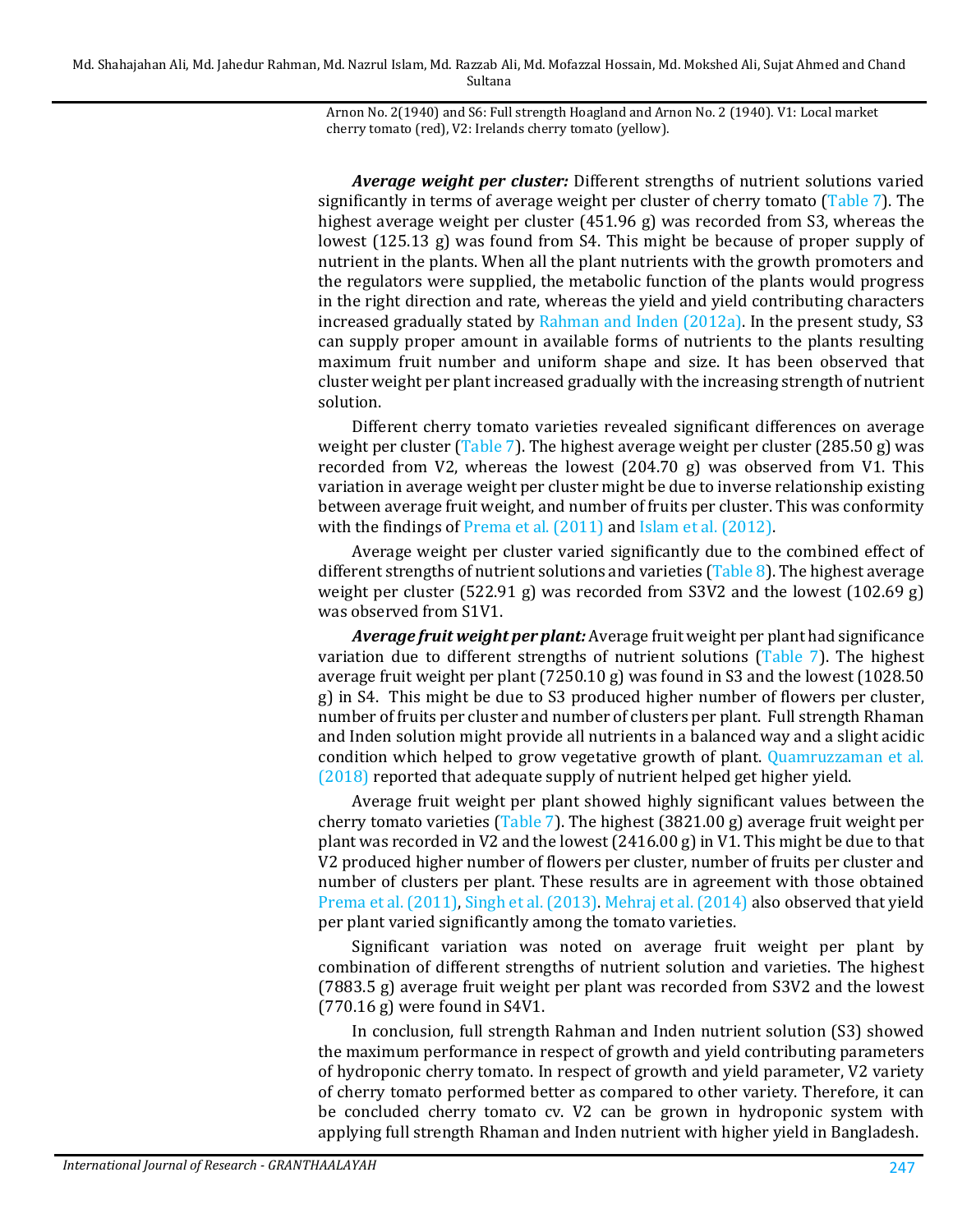### **4. ACKNOWLEDGEMENTS**

The authors acknowledge the generous and stimulating financial support of Bangladesh Academy of Sciences (BAS) and United States Department of Agriculture (USDA) for the project BAS-USDA-SAU-CR-07. This publication work was carried out as a part of this project and partial fulfilment for the degree of PhD.

# **REFERENCES**

- <span id="page-13-2"></span>Adrover, M., Moya, G. and Vadell, J. (2013). Use of hydroponics culture to assess nutrient supply by treated wastewater. J. Env. Man. 127:162-165. Retrieved from <https://doi.org/10.1016/j.jenvman.2013.04.044>
- <span id="page-13-10"></span>Aguirre, N. C. and Cabrera, F. A. V. (2012). Evaluating the fruit production and quality of Cherry tomato (Solanum lycopersicum var. cerasiforme). Rev. Fac. Nac. Agron. Medellín [online], 65: 2, pp.6593-6604. Retrieved from Http://www.scielo.org.co/scielo.php?script=sci\_arttext&pid=S0304- 28472012000200004&lng=en&nrm=iso>. ISSN 0304-2847
- <span id="page-13-11"></span>Ahmed, S.U.,Saha, H. K., Rahman, L. and Sharfuddin, A. F. M. (1988). Performance of some advance lines of tomato. Bangladesh Hort. 14(1) : 47-48.
- <span id="page-13-6"></span>Anonymous, (2009b). Cherry tomato nutritional information ; USDA National Nutritional Database for Standard Reference. Retrieved from Www.loseweight-withus.com/cherrytomato-nutrition. Html
- <span id="page-13-0"></span>Arnon, D.L., and D.R. Hoagland. (1940). Crop production in artificial culture solutions and in soils with special reference to factors influencing yields and absorption of inorganic nutrients. Soils Science 50:463-483 [Hoagland and Arnon No. 2 (1940)]. Retrieved from Arnon No. 2 (1940)]. Retrieved from <https://www.cabdirect.org/cabdirect/abstract/19411900537>
- <span id="page-13-9"></span>Arun, J., Amit, V. and Thakur, M. C. (2004). Studied on genetic variability, correlation and path analysis for yield physi cchemical traits in tomato (Lycopersicon esculentum Mill.). Prog. Hort., 36(1): 51-58.
- <span id="page-13-4"></span>Asao, T. (2012). Hydroponics - A Standard Methodology for Plant Biological Researches. Rijeka, Croatia: In Tech. Retrieved from <https://doi.org/10.5772/2215>
- <span id="page-13-7"></span>Asri, F.O., Demirtas, E.I. and Ari, N. (2015). Changes in fruit yield, quality and nutrient concentrations in response to soil humic acid applications in processing tomato. Bulgarian J. Agril. Sci. 21: 585- 591. Retrieved from <http://www.agrojournal.org/21/03-17.pdf>
- <span id="page-13-1"></span>Avidan, A. (2000). The use of substrates in Israel. World congress on 'Soilless Culture on Agriculture in the coming millennium.'Maale Hachamisha, Israel. p.17.
- <span id="page-13-5"></span>Barbosa, G.L., Daiane, F., Gadelha, A. and Kublik, N. (2015). Comparison of land, water, and energy requirements of lettuce grown using hydroponic vs. conventional agricultural methods. Intl. J. Env. Res. and Public Health. 12:6879-6891. Retrieved from <https://doi.org/10.3390/ijerph120606879>
- <span id="page-13-3"></span>Da Silva Cuba, R., Do Carmo, J.R., Fonseca Souza, C. and Bastos, R.G. (2015). Potencial de efluente de esgoto doméstico tratado como fonte de água e nutrientes no cultivo hidropônico de alface. Revista Ambiente & Água. 10(3):574-586. Retrieved from <https://doi.org/10.4136/ambi-agua.1575>
- <span id="page-13-8"></span>Deepa, S. and Thakur, M. C. (2008). Evaluation of diallel progenies for yield and its contributing traits in tomato under mid-hill conditions. Indian J. Hort. 65(3):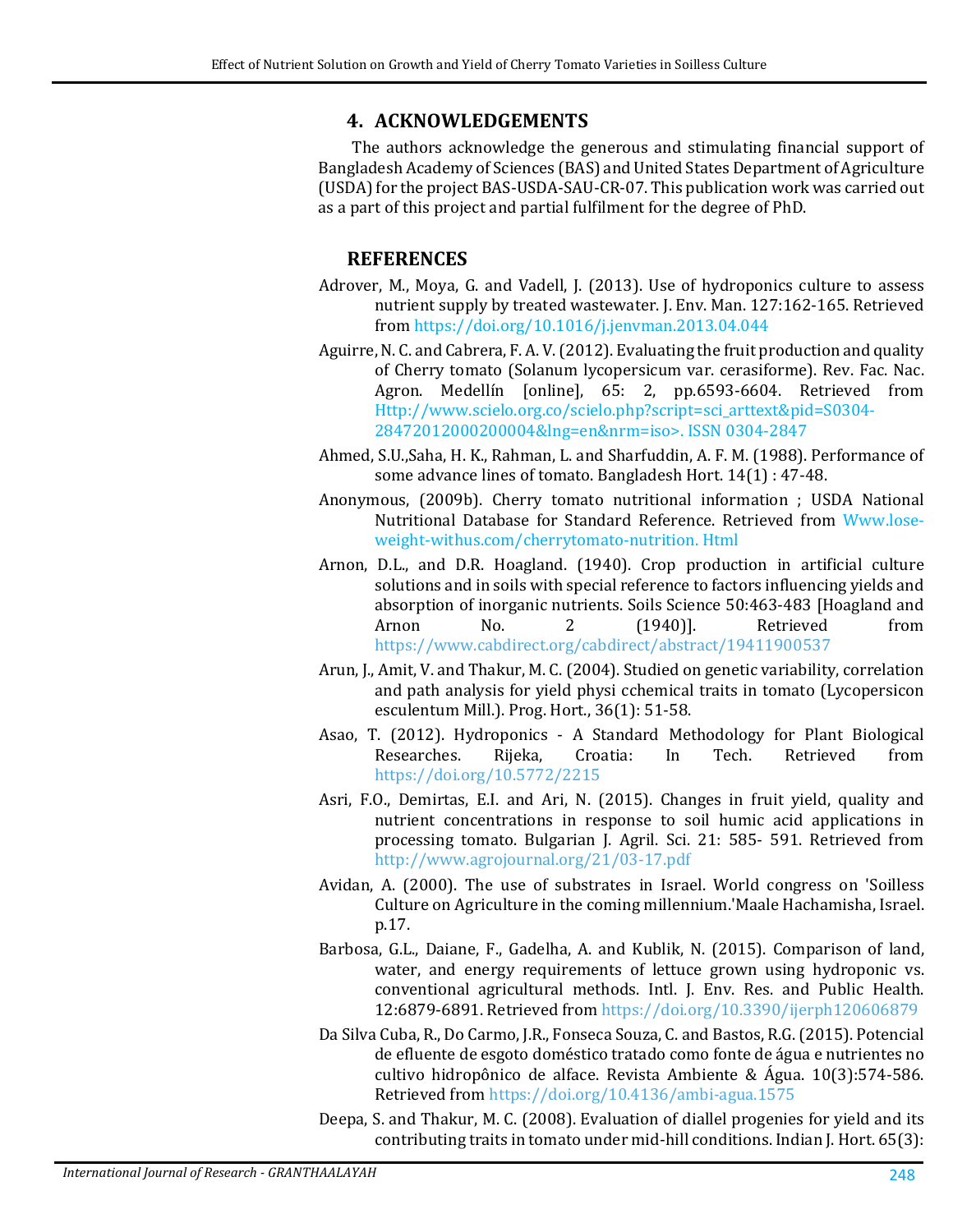297-301. From Retrieved from [https://www.indianjournals.com/ijor.aspx?target=ijor:ijh&volume=65&iss](https://www.indianjournals.com/ijor.aspx?target=ijor:ijh&volume=65&issue=3&article=011) [ue=3&article=011](https://www.indianjournals.com/ijor.aspx?target=ijor:ijh&volume=65&issue=3&article=011)

- <span id="page-14-10"></span>Garrison, S.A., Taylor, G.A. and Brinkwater, W.O. (2010). The influence of N nutrition on flowering, fruit set and yield of processing tomatoes. Proc. Amer. Soc. Hort. Sci. 91: 534-543.
- <span id="page-14-5"></span>Haque, M. S., Islam, M. T. and Rahman, M. (1999). Studies on the presentation of semi-concentrated tomato juice. Bangladesh J. Agril. Sci. 26(1): 37-43.
- <span id="page-14-3"></span>Hirofumi Ibayash, Y. K., Kaneda, Y., Imahara, J., Oishi, N., Kuroda, M., & Mineno, H. (2016). A reliable wireless control system for tomato hydroponics. Sensors. 16(5): 644. Retrieved from <https://doi.org/10.3390/s16050644>
- <span id="page-14-7"></span>Ilahy, R. (2016). Fractionate analysis of the phytochemical composition and antioxidant activities in advanced breeding lines of high-lycopene tomatoes.<br>Food & Function. 7(1):574-583. Retrieved from  $7(1):574-583.$ <https://doi.org/10.1039/C5FO00553A>
- <span id="page-14-8"></span>Islam, M. S., Mohanta, H. C., Ismail, M. R., Rafil, M. Y. and Malek, M. A. (2012). Genetic variability and trait relationship in Cherry tomato (Solanum lycopersicum L. var. (Dunnal) A. Gray). Bangladesh J. Bot. 41(2): 163-167. Retrieved from <https://doi.org/10.3329/bjb.v41i2.13443>
- <span id="page-14-9"></span>Kumar, K. (2011). Evaluation of superior Lines of tomato (Lycopersicon esculentum Mill. MS thesis, Dpt. of Horticulture, Institute of Agric. Sci., Banaras Hindu University, Varanasi. P.45.
- <span id="page-14-0"></span>Lakkireddy, K.K.R., Kasturi, K. and Sambasiva Rao, K.R.S. (2012). Role of Hydroponics and Aeroponics in Soilless Culture in Commercial Food Production. Res. Rev. J. Agric. Sci. Technol. 1, 26-35.
- <span id="page-14-4"></span>Logendra, L. S. (2009). Greenhouse tomato limited cluster production systems: crop management practices aspect yield. Hort Sci. 36(5):893-896. Retrieved from <https://doi.org/10.21273/HORTSCI.36.5.893>
- <span id="page-14-1"></span>Matos, J., Gonçalves, J.S. & Torres, M.B. (2015). An automatic mechanical system for hydroponics fodder production. The Romanian Review Precision<br>Mechanics, Optics & Mechatronics. 47:63-71. Retrieved from Mechatronics. [https://www.researchgate.net/profile/Paulo-Goncalves-](https://www.researchgate.net/profile/Paulo-Goncalves-8/publication/286469467_An_automatic_mechanical_system_for_hydroponics_fodder_production/links/56df458e08ae9b93f79a9277/An-automatic-mechanical-system-for-hydroponics-fodder-production.pdf)8/publication/286469467 An automatic mechanical system for hydropo [nics\\_fodder\\_production/links/56df458e08ae9b93f79a9277/An](https://www.researchgate.net/profile/Paulo-Goncalves-8/publication/286469467_An_automatic_mechanical_system_for_hydroponics_fodder_production/links/56df458e08ae9b93f79a9277/An-automatic-mechanical-system-for-hydroponics-fodder-production.pdf)[automatic-mechanical-system-for-hydroponics-fodder-production.pdf](https://www.researchgate.net/profile/Paulo-Goncalves-8/publication/286469467_An_automatic_mechanical_system_for_hydroponics_fodder_production/links/56df458e08ae9b93f79a9277/An-automatic-mechanical-system-for-hydroponics-fodder-production.pdf)
- <span id="page-14-12"></span>Mehraj, H., Mutahera, S., Roni, M. Z. K., Nahiyan, A. S. M. & Jamal Uddin, A. F. M. (2014). Performance assessment of twenty tomato cultivar for summer cultivation. J. Sci. Technology and Environment Informatics. 1(1):45-53.
- <span id="page-14-2"></span>Mohanraj, I. K. N. (2016). Field monitoring and automation using IOT in Agriculture Domain. Procedia Computer Science, 93, 931-939. (IEEE 6th International Conference on Advances in Computing & Communications). Retrieved from <http://dx.doi.org/10.1016/j.procs.2016.07.275>
- <span id="page-14-6"></span>Mondal, M.M.A., Imam, M.H. and Razzaque, A.H.M. (2011). Effect of sources of seed on growth and yield of tomato genotypes. Intl. J. Expt. Retrieved from [http://ggfjournals.com/assets/uploads/MIN-170\\_Tomato\\_\(Mondol\)\\_12-](http://ggfjournals.com/assets/uploads/MIN-170_Tomato_(Mondol)_12-16_Back_from_Author_(need_some_talk_with_author_).pdf) [16\\_Back\\_from\\_Author\\_\(need\\_some\\_talk\\_with\\_author\\_\).pdf](http://ggfjournals.com/assets/uploads/MIN-170_Tomato_(Mondol)_12-16_Back_from_Author_(need_some_talk_with_author_).pdf)
- <span id="page-14-11"></span>Nandapuri, K.S., Kurwar, J.C. and Roshanlal, R. (1973). Variability of path analysis discriminant function, selection in tomato. Haryana J. Hort Sci. 6(1 & 2): 73.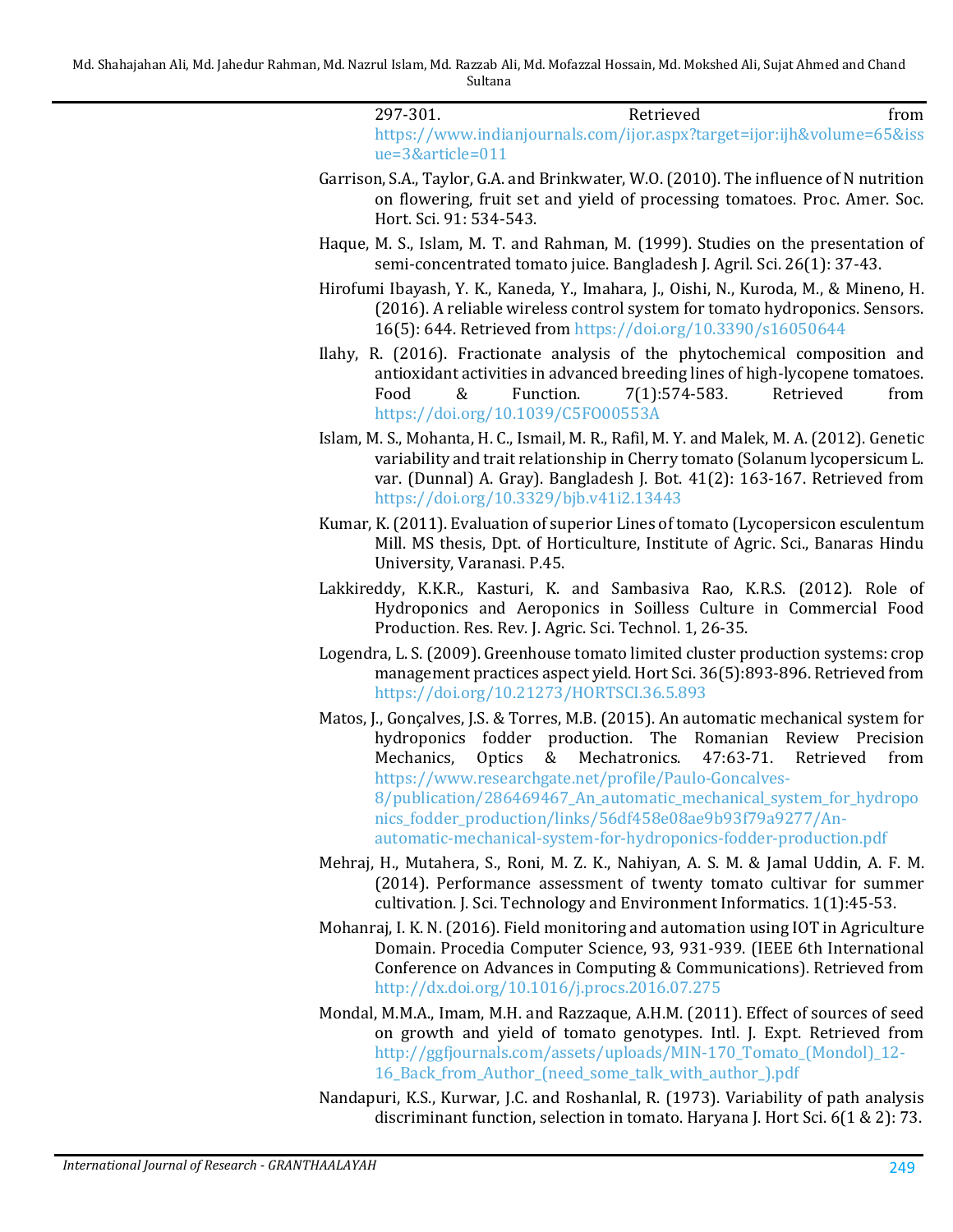- <span id="page-15-7"></span><span id="page-15-3"></span>Nasir, M. U., Hussain, S. and Jabbar, S. (2015). Tomato processing, lycopene and health benefits: a review. Sci. Letter. 3(1):1-5.
- Parvej, M. R., Khan, M. A. H. and Awal, M. A. (2010). Phenological development and production potentials of tomato under polyhouse climate. J. Agril. Sci. 5(1): 19-31. Retrieved from <https://doi.org/10.4038/jas.v5i1.2329>
- <span id="page-15-4"></span>Perveen, R. (2015). Tomato (Solanum Lycopersicum) carotenoids and lycopenes chemistry: metabolism, absorption, nutrition, and allied health claims: a comprehensive review. Critical Reviews in Food Science and Nutrition. 55(7):919-929. <https://doi.org/10.1080/10408398.2012.657809>
- <span id="page-15-6"></span>Prema, G., Indiresh, K. M. and Santhosha, H. M. (2011). Evaluation of cherry tomato (Solanum lycopersicum var. Cerasiforme) genotypes for growth, yield and quality traits. Asian J. Horticulture. 6(1): 181-184.
- <span id="page-15-8"></span>Quamruzzaman, M., Rahman, M.J. & Sarkar, M.D. (2017). Leaf gas exchange, physiological growth, yield and biochemical properties of groundnut as influenced by boron in soilless culture J. Plant Interact. 12(1):488-492. Retrieved from <https://doi.org/10.1080/17429145.2017.1397206>
- <span id="page-15-9"></span>Quamruzzaman, M., Rahman, M.J., Sarkar, M.D., Uddain, J. & Subramaniam, S. (2018). Leaf gas exchange, reproductive development, physiological and nutritional changes of peanut as influenced by boron. J. Plant Interact. 13(1):306-314. Retrieved from <https://doi.org/10.1080/17429145.2018.1475021>
- Rahman, M., Quamruzzaman, Md., Uddain, J., Sarkar, M., Islam, M., Zakia, M., & Subramaniam, S. (2018). Photosynthetic Response and Antioxidant Content of Hydroponic Bitter Gourd as Influenced by Organic Substrates and Nutrient Solution, HortScience horts, 53(9), 1314-1318. Retrieved Apr 8, 2021, The Retrieved Retrieved from [https://journals.ashs.org/hortsci/view/journals/hortsci/53/9/article](https://journals.ashs.org/hortsci/view/journals/hortsci/53/9/article-p1314.xml)[p1314.xml](https://journals.ashs.org/hortsci/view/journals/hortsci/53/9/article-p1314.xml)
- <span id="page-15-0"></span>Rahman, M.J. & Inden, H. (2012a). Antioxidants contents and quality of fruits as affected by nigari, an effluent of salt industries, and fruit age of sweet pepper (Capsicum annuum L.) J. Agril. Sci, 4: 105-114. Retrieved from <https://doi.org/10.5539/jas.v4n10p105>
- <span id="page-15-5"></span>Rahman, M.J., Inden, H. & Hossain, M.M. (2012b). Capsaicin content in sweet pepper (Capsicum annuum L.) under temperature stress. Acta Hort. 936:195-201. Retrieved from <https://doi.org/10.17660/ActaHortic.2012.936.23>
- <span id="page-15-2"></span>Rana, S., Bag, S.K., Golder, D., Mukherjee Roy, S., Pradhan, C. and Jana, B.B. (2011). Reclamation of municipal domestic wastewater by aquaponics of tomato<br>plants. Ecological Engineering. 37:981-988. Retrieved from Engineering. <https://doi.org/10.1016/j.ecoleng.2011.01.009>
- Rashid, MM. (1983). Sabjeer Chash, 1st Edn., Begum Shahla Rashid Publishers, Joydebpur , Gajipur, 86-87.
- <span id="page-15-1"></span>Resh, H.M. (2012). Hydroponic food production: a definitive guidebook for the advanced home gardener and the commercial hydroponic grower. CRC Press.
- Savvas, D. (2003). Hydroponics: A modern technology supporting the application of integrated crop management in greenhouse. J. Food Agric. Environ. 1: 80-86.
- <span id="page-15-10"></span>Singh, V. A. K., Bhatia, D., Duhan, D., Majoka, M. and Amit Singh. (2013). Performance of different tomato hybrids under greenhouse conditions. Crop Res. Hisar.<br>46(1/3): 188-191. Retrieved from 46(1/3): 188-191. Retrieved from [https://web.a.ebscohost.com/abstract?direct=true&profile=ehost&scope=](https://web.a.ebscohost.com/abstract?direct=true&profile=ehost&scope=site&authtype=crawler&jrnl=09704884&AN=96003104&h=t0%2bI6MSUgbfk%2fxzNHcE6OZeR1CCUGDsWwsgQzlkob4%2bEm6EjuU8KqwNQN9VUeL59h%2f1cry4AlqjemZy8q3ELIA%3d%3d&crl=c&resultNs=AdminWebAuth&resultLocal=ErrCrlNotAuth&crlhashurl=login.aspx%3fdirect%3dtrue%26profile%3dehost%26scope%3dsite%26authtype%3dcrawler%26jrnl%3d09704884%26AN%3d96003104)